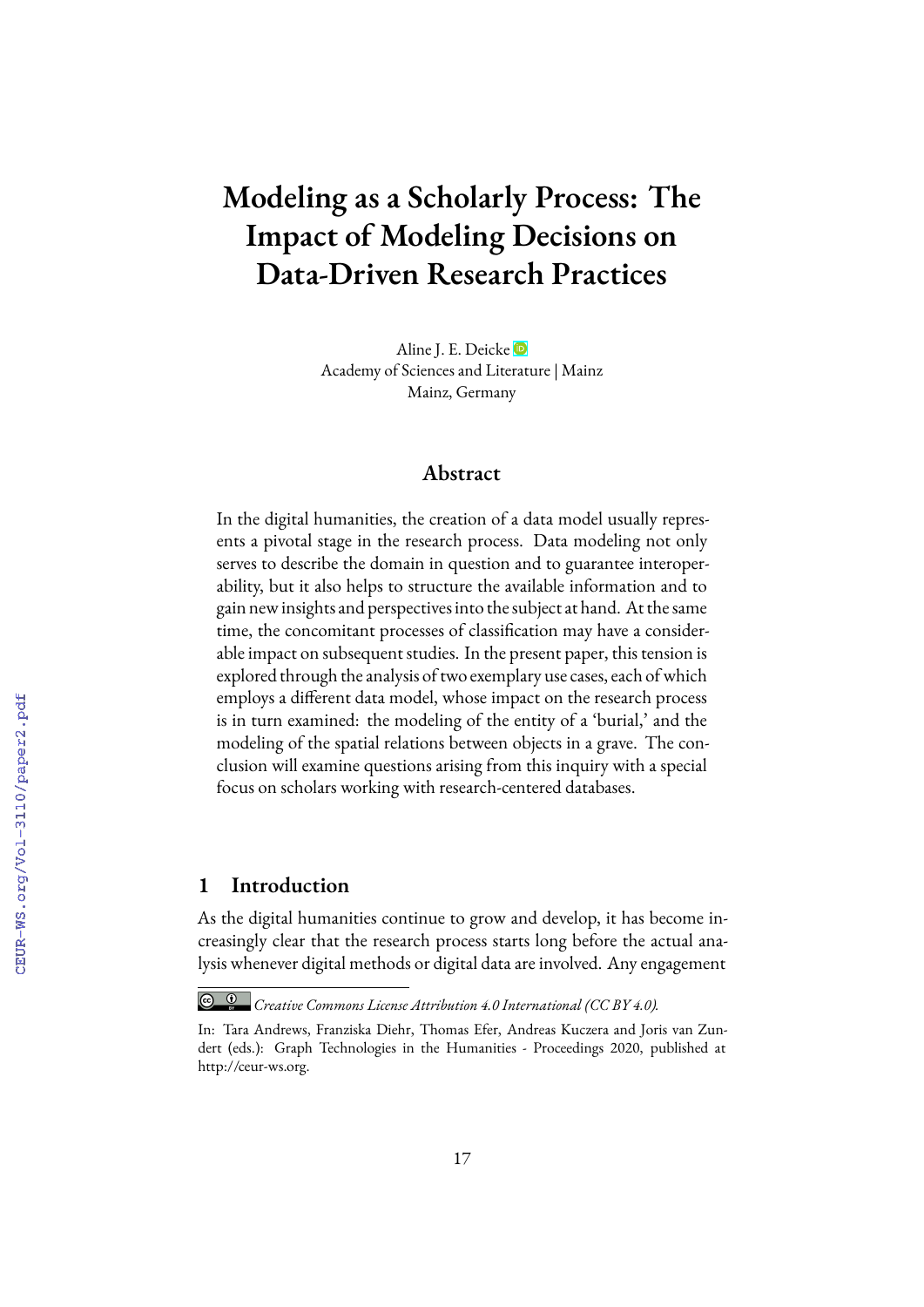with the data at hand must be preceded by a thorough consideration of the characteristics of the phenomenon to be studied, and the structuring of its information domain – or in other words, by the creation of a data model. This holds true not only for research groups working on large-scale projects such as digital editions or corpora, but also for individual scholars focusing on specific data-driven questions. In terms of data structure and data models, these two scenarios are characterized by very distinct requirements and limitations: while the objectives and architecture of larger projects are often conducive to the use of standardized formats, schemata, and ontologies, the application of the same principles to studies conducted by individual researchers or small research groups can prove to be quite a challenge.

For research projects rooted in the humanities, data modeling can serve a variety of purposes which often – but not necessarily – result in the functional implementation of the respective models([Beynon et al.,](#page-17-0) [2006,](#page-17-0) p. 146). First and foremost, data modeling creates a formal model that represents one or more objects, concrete or abstract([Jannidis,](#page-19-0) [2017](#page-19-0), p. 100), and describes "some segment of the world in such a way [as] to make some aspects computable" [\(Flanders and Jannidis,](#page-18-0) [2015](#page-18-0), p. 3), which in turn enables complex logical operations on data, as well as communication about this information between computational systems. According to [Jannidis](#page-19-0) ([2017,](#page-19-0) p. 100) and [Rehbein](#page-19-1) [\(2017](#page-19-1), p. 162), if the model is well-formed and conforms to generally accepted standards, it secures a higher quality of data, and permits the exchange or merging of individual datasets, thereby guaranteeing interoperability. As such, it constitutes a vital prerequisite for the sustainable management of research data according to FAIR principles [\(Wilkinson et al.](#page-20-0), [2016](#page-20-0)).

In addition, modeling one's data also creates a basis for human communication in that it describes the domain in question, structures the available information, and offers new insights and perspectives regarding the subject at hand. Ciula and Eide go as far as to prioritize this function of modeling as "a creative process of thinking and reasoning where meaning is made and negotiated" over its more prosaic uses in database implementation([Ciula and](#page-17-1) [Eide,](#page-17-1) [2017](#page-17-1), p. i34).

However, the processes of classification that accompany such efforts can also shape subsequent studies to a considerable extent. For example, choices of ontologies and decisions on how to apply them can open up new paths of inquiry, but, at the same time, can also close off others well before the collection, analysis, and interpretation of data has even begun. The assignment of classes and properties, especially in the early stages of research, when some implications or theoretical perspectives might not yet have been thoroughly explored, can canonize certain points of view with regards to the data, when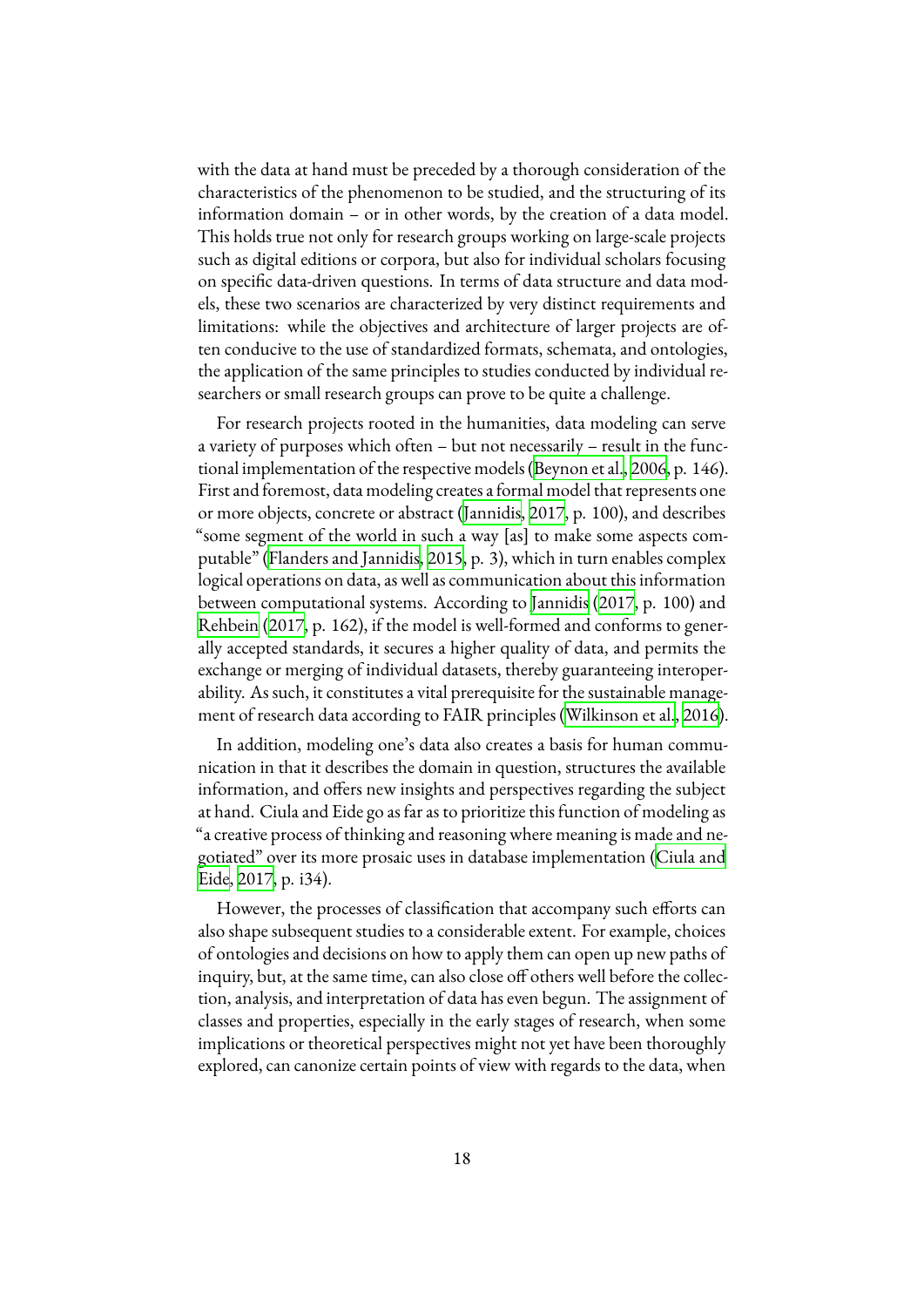a more flexible understanding would have been beneficial (cf. [Bowker and](#page-17-2) [Star,](#page-17-2) [2008\)](#page-17-2).

Obviously, such challenges are nothing new in humanities research ([Flanders and Jannidis](#page-18-1), [2019,](#page-18-1) p. 3). The ordering, categorization, and hierarchical modeling of information entities and the relations between them has long since been one of the primary tasks of scholars, for example in archaeology, where typology is used to create elaborate taxonomies of objects and their stylistic and functional development, and philosophy, which is where such ontological work originates([Arp et al.,](#page-17-3) [2015](#page-17-3), p. xxi). Yet, as Flanders and Jannidis note, "we inherit from the humanistic tradition a set of modeling practices and concepts that, while foundational, are often unsystematic, poorly understood by non-specialists, and invisible through their very familiarity"([Flanders and Jannidis](#page-18-1), [2019](#page-18-1), p. 5). The challenge in formalizing these practices and concepts with the goal of making some aspects computable lies in the need to reflect on this heritage in order to avoid the codification of its negative by-products into the work that is being done using digital methods. When conducted in a thorough manner, the practice of data modeling supports these efforts: not only does it contribute to our ability to present data in a machine-readable fashion and to formally structure information, but it also helps to make implicit biases or assumptions explicit.

The humanities already possess the tools required to meet this challenge – most notably in the form of the critical reflection of research practices that is part and parcel of postmodern and post-processual theory, and that can be readily transferred into the domain of the digital humanities. Indeed, there have been many instances of importation and adaptation of critical perspectives over the last decades. For example, Michael Shanks proposes a "symmetrical archaeology"([Shanks](#page-20-1), [2007\)](#page-20-1) that acknowledges how the study of the past is always a recreation of the past, and therefore shaped by modern biases, conventions, and habits. To create models of this "present past" means to reflect on these underlying assumptions, and – ideally – to challenge them. In a similar fashion, Susan Pollock and Reinhard Bernbeck question the validity of practices of classification that invariably categorize material remains by modern, as opposed to (pre-)historic, standards [\(Pollock and Bernbeck](#page-19-2), [2010\)](#page-19-2). In the digital humanities, Elena Pierazzo explores the "inevitable subjectivities" of the modeling process and their consequences for subsequent analysis([Pierazzo](#page-19-3), [2019\)](#page-19-3). This fundamental subjectivity is also emphasized by Arp et al.: drawing on theories such as epistemological representationalism and epistemological idealism, including the idea that we perceive 'reality' only through the filter of our own thoughts or concepts, they propose that ontologies cannot describe those realities, but only "conceptual items" [\(Arp](#page-17-3)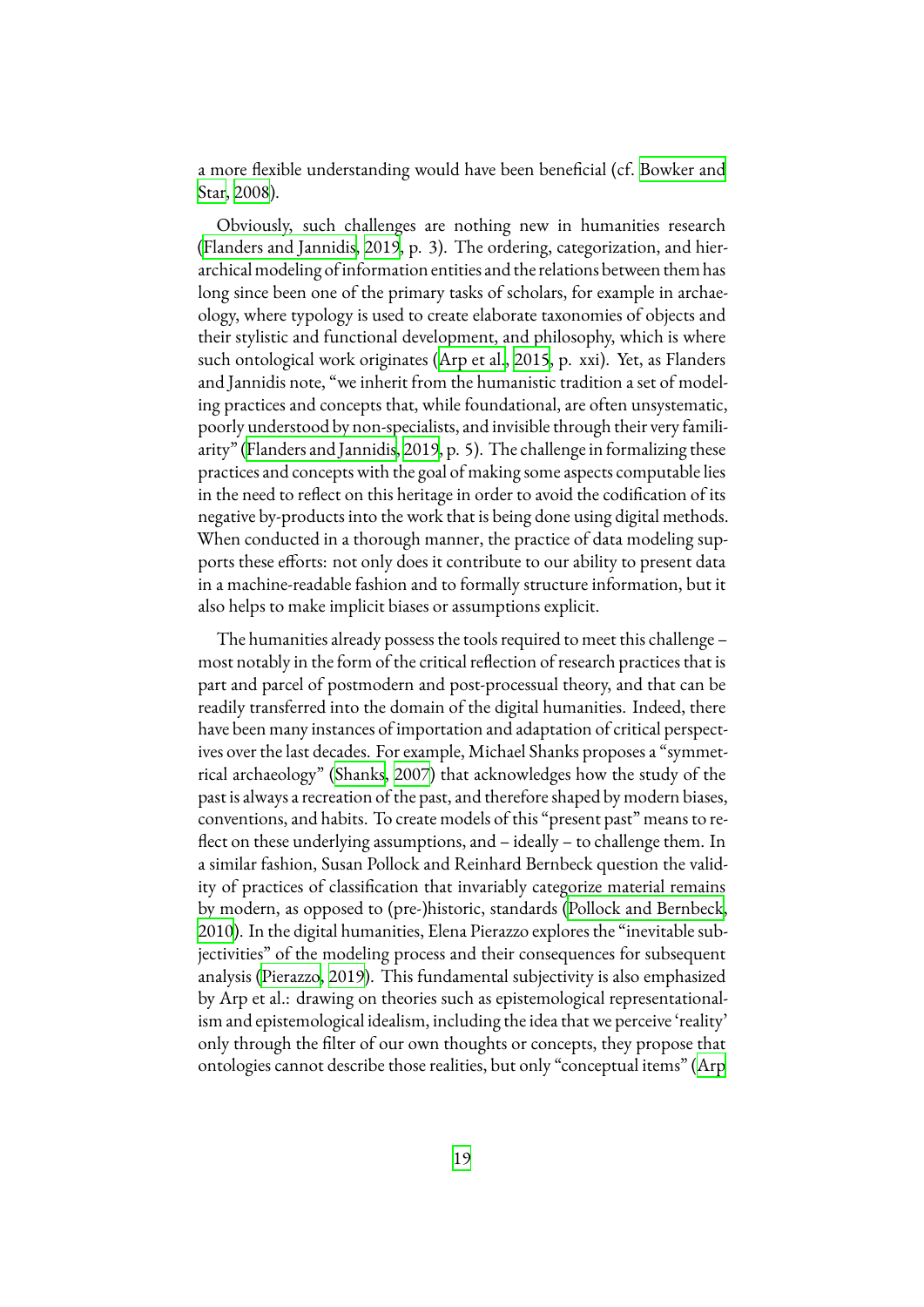[et al.,](#page-17-3) [2015,](#page-17-3) pp. 7-8). Going even further, Ciula and Eide emphasize the active element of creation, negotiation, and manipulation of external representations that is an integral part of the modeling process([Ciula and Eide](#page-17-1), [2017,](#page-17-1) p. i34).

As far as the practice of data modeling is concerned, these examples remind us that researchers must be aware – in creating as well as in working with data models – that there cannot be one true data model representing the entirety of a certain real-world phenomenon. Instead, modeling practices reflect conventions, traditions, and individual habits of researchers, as well as the particular goal of the respective modeling project.

These considerations seem especially relevant as the way that knowledge is represented and structured has a profound and immediate relevance for society. As Hui states, digital objects can be understood as "externalized memories that condition our retrieval of the past and our anticipation of the future" ([Hui,](#page-18-2) [2012](#page-18-2), p. 390). Meanwhile, Arp et al. see ontologies as "publicly available representations of scientific information about reality"([Arp et al.,](#page-17-3) [2015](#page-17-3), p. 24). Through their implementation in openly accessible databases, data models shape how information is constructed, perceived, and processed in the public mind. Furthermore, in the face of the ever-growing field of Artificial Intelligence, carefully curated knowledge bases are becoming more important than ever([Rehbein](#page-19-1), [2017,](#page-19-1) p. 162) [\(Schelbert](#page-20-2), [2019,](#page-20-2) p. 146), since the biases unconsciously encoded into these datasets have a direct bearing on the choices made by AI entities. These arguments, of course, also extend to algorithms and their critical reflection.

The challenge of the subjectivity of researchers and research perspectives applies especially to those types of databases that Flanders and Jannidis call "research-driven"([Flanders and Jannidis,](#page-18-0) [2015](#page-18-0), pp. 4-5) [\(Jannidis,](#page-19-0) [2017](#page-19-0), p. 102), and that Ciula and Eide designate as modeled "for understanding"([Ciula and Eide](#page-17-1), [2017,](#page-17-1) p. i36). In contrast to large-scale, curationdriven projects that focus on providing end users with generalized, standardsconforming data, research-driven data models are used to explore and express specific ideas or research interests, usually in the context of work conducted by individual scholars on highly specialized objects of inquiry. Often, they will be tailored to specific analytical methods, such as the quantitative methods that are used in network analysis.

Consequently, interoperability might be of secondary concern. Instead, different ways of modeling the same 'real-world' phenomenon reflect different research questions, or theoretical frameworks employed to approach these questions. In such cases, data models have a profound effect on research processes as a formal, structured way to think about the phenomena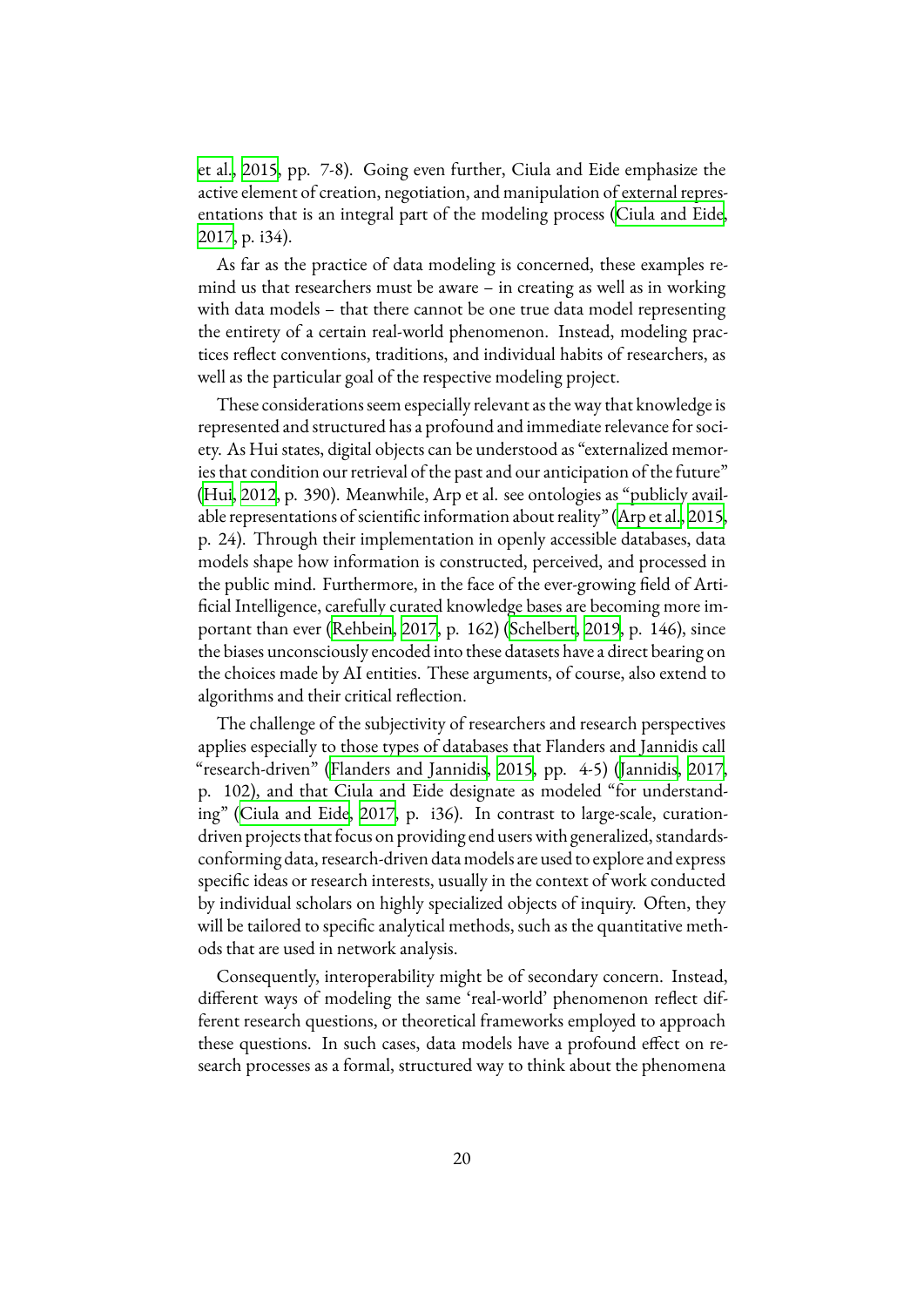studied and the information from which these data models are built. Furthermore, data modeling shapes the scholarly process by focusing on specific aspects which are analyzed in greater detail, while others potentially remain unexplored.

This tendency can also be observed in the context of graph databases, particularly in combination with network research: on the one hand, modeling data in a graph promotes 'thinking in relations' even at the very beginning of the scholarly process and long before these relations are realized in the database itself, because the task of transforming unstructured data into nodes and edges can shift a researcher's focus towards connections that were hitherto unnoticed or disregarded; on the other hand, once defined, these modeling decisions can complicate certain avenues of analysis, or prevent them from being pursued altogether.

In this paper, two use cases are presented to demonstrate how the scholarly process starts with and impacts data modeling, and how differently constructed models facilitate different perspectives on the same subject. While both originate in a study about elite networks of the Late Bronze Age([Deicke](#page-18-3), [2021,](#page-18-3) [2020\)](#page-18-4), the first considers modeling the entity of 'burial,' which leads to the various theoretical concepts tied to this term and the various meanings it can hold depending on the specific context, whereas the second looks at different possibilities of modeling spatial relations between objects in a grave, which are reciprocally linked to the questions one can ask from the subject material.

#### **2 Modeling as a Scholarly Process**

## **2.1 Case Study: Identity Construction in Funeral Status Networks of the Late Bronze Age**

The case study presented in this paper deals with elite burials of the late Urnfield period (c. ninth century BC), which constitutes the last period of the Central European Bronze Age in an area that reaches from Eastern France to the entrance of the Carpathian Basin and from the Alps to the German *Mittelgebirge*. Grave goods and other characteristics, such as grave architecture, are analyzed in the form of a network consisting of burials and the grave goods and features that they share (Figure [1\)](#page-5-0). As the construction of burials and the selection of grave goods were most likely intentional acts that served to represent intersecting identities, statuses, and sources of power of the deceased or their successors, the patterns evident in the network reveal which strategies the elite(s) pursued to gain prominence at the beginning of the transition from Bronze to Iron Age, a time of marked socio-political unrest.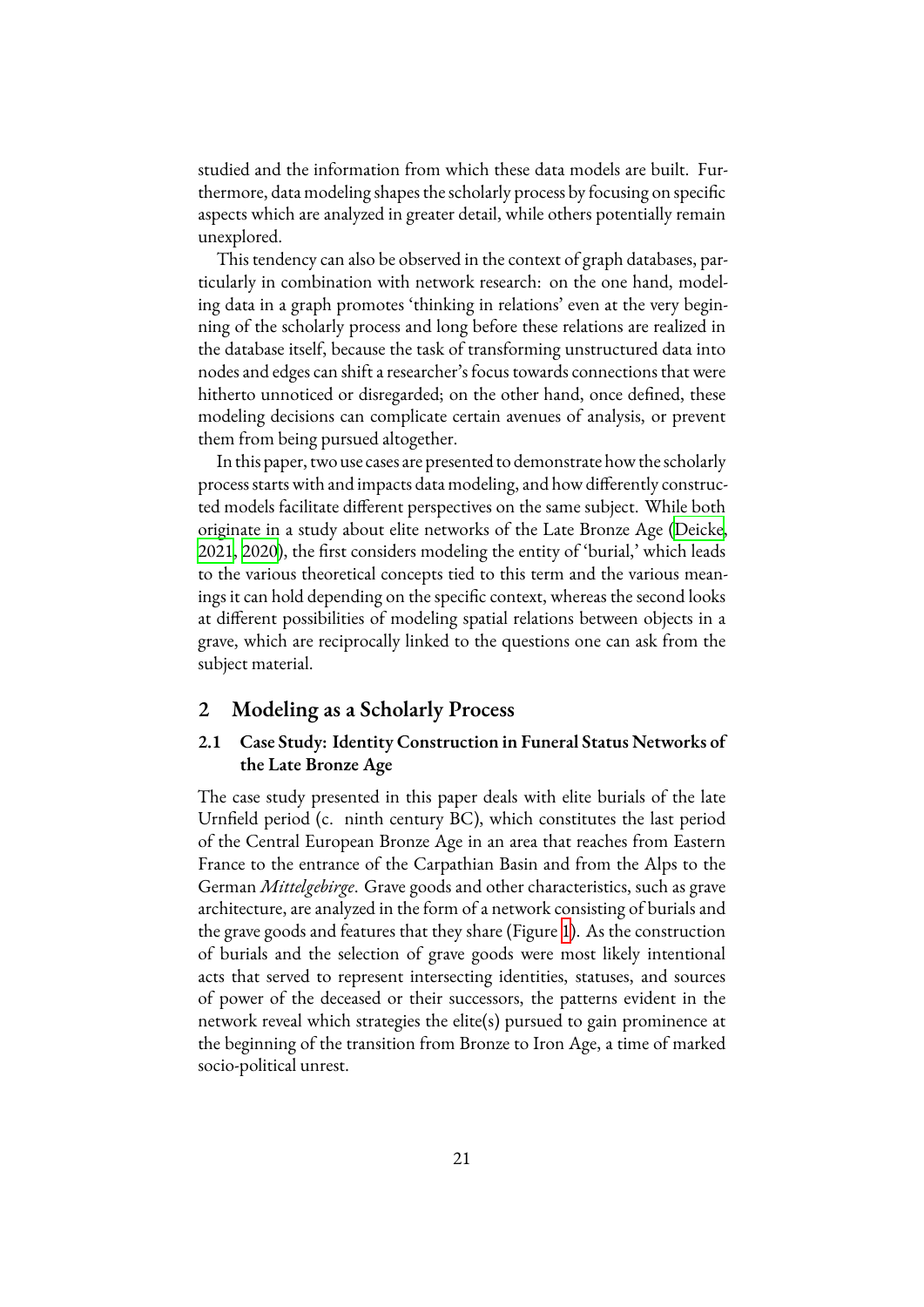The burial of a member of the elite also constituted a focal point for the construction and negotiation of communal as well as individual identities in a manner analogous to Giddens' theory of the duality of structure, which states that "the continuous recreation and re-articulation of identities through burial rite [...] feeds back into the structuring of societies"([Giddens,](#page-18-5) [1979,](#page-18-5) p. 69) [\(Lucy](#page-19-4), [2005](#page-19-4), p. 105).

<span id="page-5-0"></span>

Figure 1: Two-mode network of burials (squares) and associated grave goods and features (circles). Node size and colour: degree centrality. Layout: Stress minimization (incl. overlap removal and manual adjustments).

For the purposes of this study, 82 previously published burials were selected on the basis of the presence of objects that most likely represented prestige goods in the late Urnfield culture, as well as additional signifiers of high status that can be assumed to have been characteristic of the funeral presentation of elites, such as the presence of an abundance of ceramic vessels and elaborate grave architecture [\(Deicke,](#page-18-3) [2021,](#page-18-3) pp. 13-20).

The data was stored in a graph database<sup>[1](#page-5-1)</sup> and exported into network analysis software $^2$  $^2$  in various configurations in order to analyze it from different

<span id="page-5-1"></span><sup>1</sup> <https://neo4j.com/release-notes/neo4j-3-4-10>

<span id="page-5-2"></span><sup>2</sup> <http://visone.info>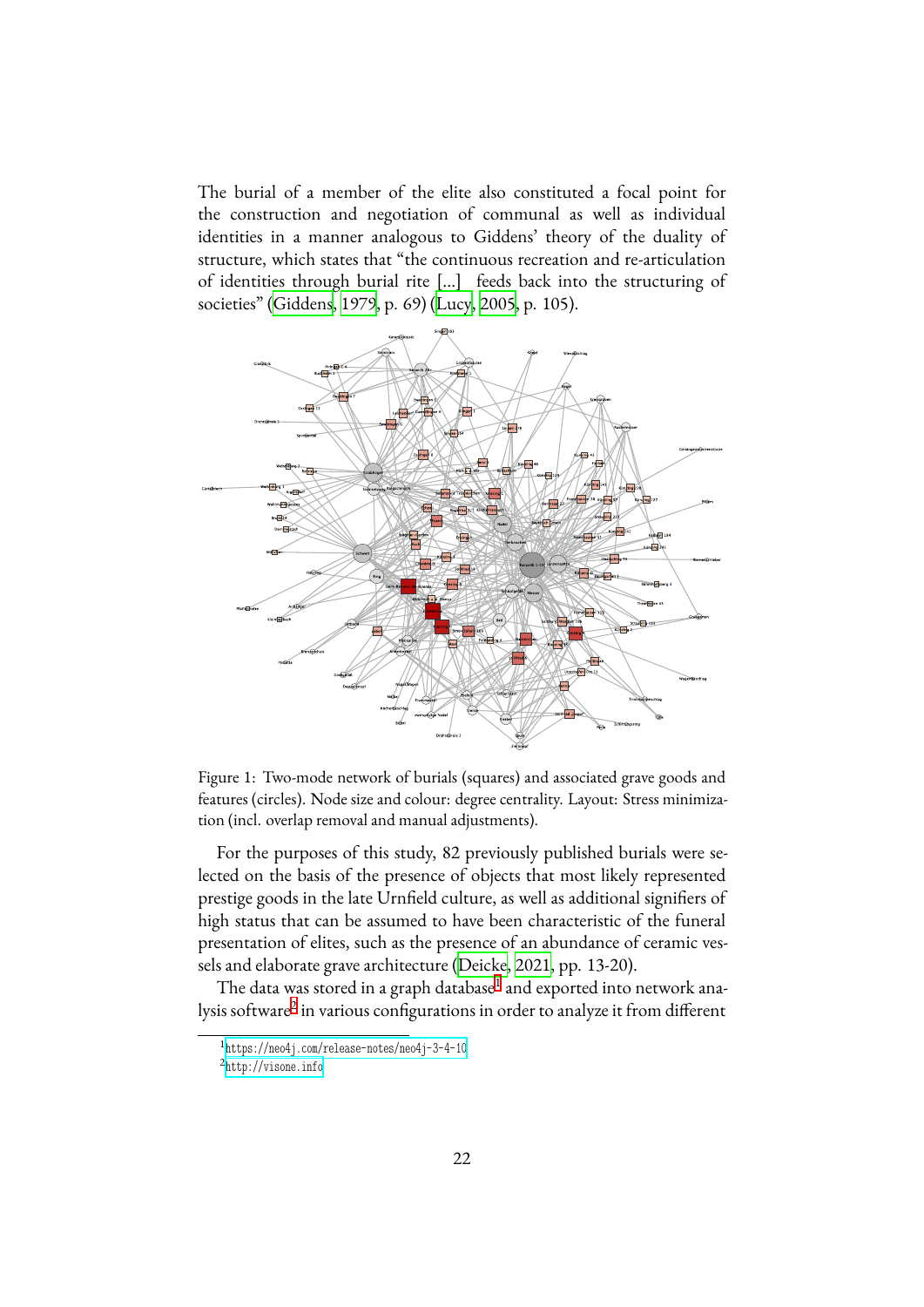network perspectives. The underlying data model as well as the ones presented in this paper are mainly based on the CIDOC CRM [\(Doerr et al.,](#page-18-6) [2020\)](#page-18-6), the standard ontology in the field of cultural heritage (cf. [Deicke,](#page-17-4) [2016\)](#page-17-4).

#### **2.2 What is a Burial?**

As discussed above, the question of how to model the burials themselves was of central importance to the study – the goal being not only to be able to store, analyze, and retrieve data quickly and effortlessly in and from the graph database, but also to facilitate the export of specific one- and twomode networks that figured prominently in the course of the network research. In this regard, the structure of the model directly affected which inferences could be drawn from the subsequent analysis. To illustrate this point, two models are presented below. The first one is based on the research question outlined above, namely: how is elite identity constructed through elements of the burial?

As can be seen in Figure [2](#page-9-0), in this case, burial as a general term is characterized as *E19 Physical Object*, which, according to the specification, is comprised of "aggregates of objects made for functional purposes" [\(Doerr et al.](#page-18-6), [2020,](#page-18-6) p. 14). It is further classified according to *E41 Appellation* and *E22 Type*, it forms part of a specific *E27 Site*, and it contains human remains (*E20 Biological Object* and *E21 Person*). The elements relevant for status display – features such as ditches or tumuli, biological remains such as animal bones or meat offerings, and artifacts such as grave goods – are expressed through the classes *E25 Man-Made Feature*, *E20 Biological Object*, and *E22 Man-Made Object*, respectively. As these nodes represent the individual objects themselves (e.g. a particular sword of type Mörigen with a specific appearance and object biography (cf. [Kopytoff,](#page-19-5) [2009\)](#page-19-5) [\(Quillfeldt,](#page-19-6) [1995](#page-19-6), pp. 242-243)), they are also assigned a general *E22 Type*, such as 'sword.' This broad classification ties the individual objects to the socio-cultural significance vested in them – for swords, the expression of military power is commonly assumed – while simultaneously ensuring the degree of generalization that is necessary for the construction of a network made up of *E19 Physical Objects* and the *E22 Types* found among them.

While this model serves its purpose and is supported by the specification of the CRM, it does present some problems, especially when it comes to the assignment of the class *E19 Physical Object* to the burial itself. By designating the individual physical structures of the burial classified as *E25 Man-Made Feature* as distinct elements, the burial node no longer embodies an actual physical object, but rather an abstract container that is defined by the association of the different types of entities described above. At the same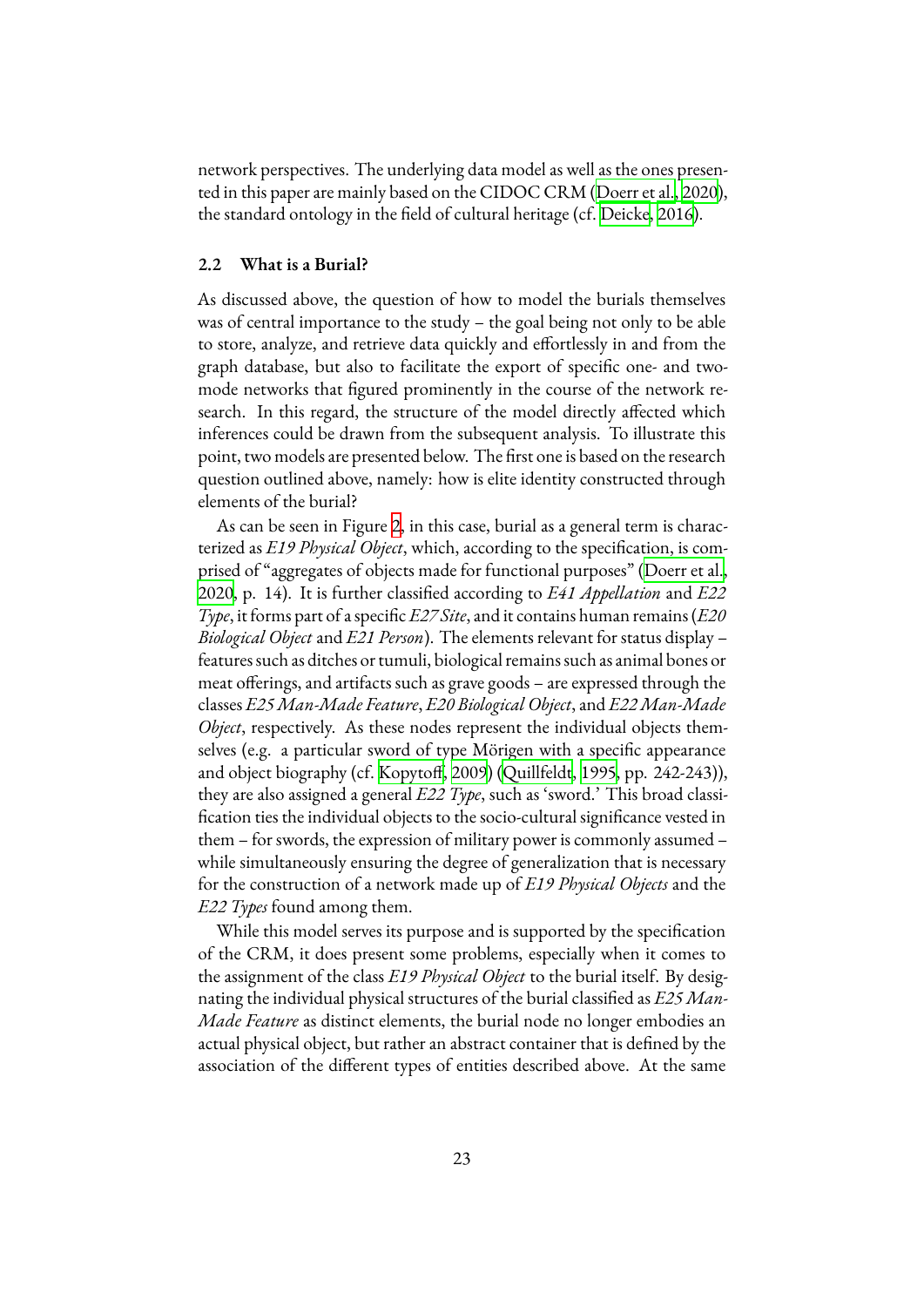time, it can be argued that a burial in general should be seen as a conceptual entity comprised not only of material remains, but also of (mainly ritual) actions – a point to which I will return in my discussion of the second model. The CIDOC CRM offers the class *E28 Conceptual Object* for "non-material products of our minds and other human produced data that have become objects of a discourse about their identity, circumstances of creation or historical implication"([Doerr et al.](#page-18-6), [2020](#page-18-6), p. 18). Yet its hierarchical inheritance pattern does not allow this class to be used in conjunction with the *P46 forms part of* property necessary to connect the burial directly to its elements. Therefore, even if the burial itself is seen as an abstract entity defined purely by its associated features, the model based on the *E19 Physical Object* class pushes the inquiry into a reductionist direction that might not be intended by the researcher, and that does not adequately represent the research process. As such, the model presents an – if relatively benign – example of how one's choice of ontology can lead to very specific analytical approaches.

By way of contrast, the second research question that I wish to explore in this paper focuses less on the material background and more on the concept of social practice as an integral building block of societies: which social processes constitute a burial?

Analogous to the first example, the data model constructed in response to this research question is based on the CIDOC CRM. As the CRM is explicitly described as an "event-centric model" [\(Doerr et al.,](#page-18-6) [2020,](#page-18-6) p. xix), an approach based on social practice rather than entities and their attributes appears to be well suited to the spirit of the ontology. Yet, the processes inscribed in the CRM to date mostly concern events from the realm of cultural heritage management and museum documentation([Doerr et al.](#page-18-6), [2020](#page-18-6), p. i). In order to help bridge this gap, classes and properties of the compatible model CRMsoc were included, whose first version was published in May 2019([Alamercery et al.,](#page-17-5) [2019\)](#page-17-5). The document, which currently exists in draft form, proposes a "domain ontology [...] that can be used to (re-)encode data that document social phenomena and constructs that are typically recorded by humanities and social science scholars"([Alamercery et al.,](#page-17-5) [2019](#page-17-5), p. 2).

Even at a cursory glance, this model appears to be much more complex than the first (Figure [3\)](#page-10-0). Adding a meta level in the form of actual persons and their activities to the objects that are typically the focus of archaeological research expands each relation by two or three additional steps. Here, too, the burial is understood as an *E7 Activity*; *E20 Biological Objects*, *E22 Man-Made Objects*, and *E25 Man-Made Features* are now connected to it through their use in the burial rite. Added to this model are the *E39 Actor*,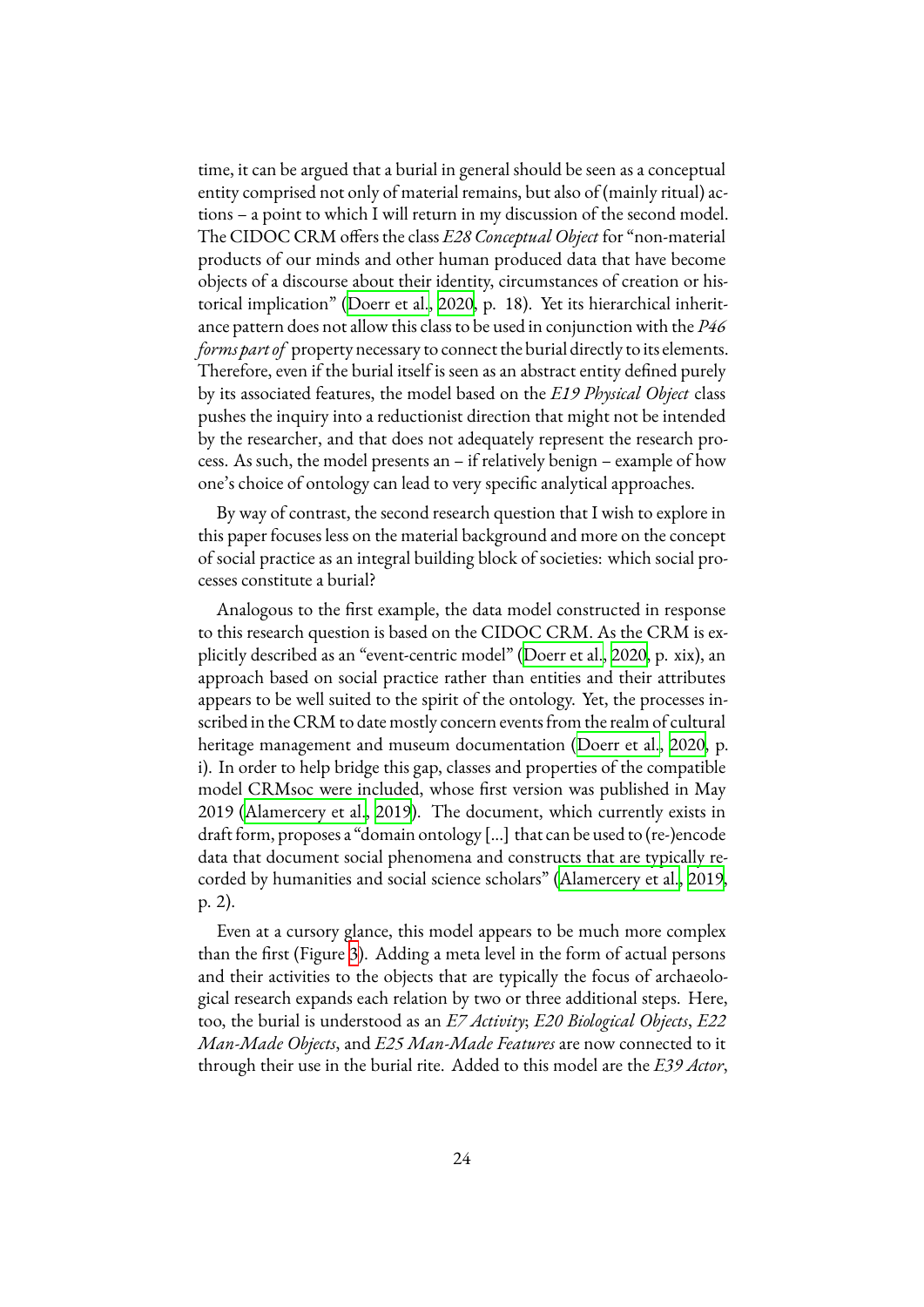representing the successor of the deceased, and the *E74 Group*, which – as the burial community – provides the social framework for all actions taking place in the context of the burial. As such, the model directs the researcher's attention not to the objects themselves, but rather to the events of production and modification that made them a part of the burial, their purpose, and the relationships encoded within them. While it is certainly possible to derive status-related inferences from the interplay of these actions, the focus shifts away from the intra- and supra-regional significance of the *social persona* of the deceased [\(Binford,](#page-17-6) [1971,](#page-17-6) p. 17)([Saxe](#page-20-3), [1970](#page-20-3), pp. 5-7) as constructed specifically for presentation in the grave, which exists as a relatively stable result of the *rite de passage* that is the funeral([van Gennep,](#page-20-4) [2005](#page-20-4), pp. 142- 159). Instead, questions concerning the influence of different actors and groups on this presentation, their agency and role in the various processes of creation, modification, and production surrounding the funeral, and the configuration of the specific burial community itself assume greater prominence. What is required is thus a source record that is comprised not only of the traditional description of artifacts, but that also encompasses an exact documentation of their discovery, data from scientific analysis (e.g. traces of usage or material composition), and an extensive overview of studies on comparable cases, which operate under the same framework of a processual – as opposed to merely descriptive – approach.

#### **2.3 Spatial Relations within a Grave**

Another aspect that emphasizes function and social practice over typological and chronological attributes is the arrangement of artifacts in the grave. As Martina Löw states, space represents a social construct that materializes and impacts perceptions and interactions of communities([Löw,](#page-19-7) [2017](#page-19-7), pp. 166- 172). Similar to the selection of grave goods, the placement of these goods carries a variety of meanings which, while not always reconstructable, can still be observed.

Within this context, different conceptions and encodings of space answer different research questions. A geospatial coordinate system, for example, seems most useful for the exact documentation of the location of an object, as in the case of an excavation. This attributive absolute understanding of space as topology can be easily expressed through the CRM (Figure [4](#page-10-1)): graves, cemeteries, or other types of locations of finds – in this case expressed through a generic *E27 Site* node – can be assigned an *E53 Place* through the property *P53 has former or current location*. The *E53 Place* class can then be enriched by adding an *E44 Place Appellation*, coordinates in the form of an *E94 Space Primitive*, and – if necessary – an *E55 Type*. Hierarchies of these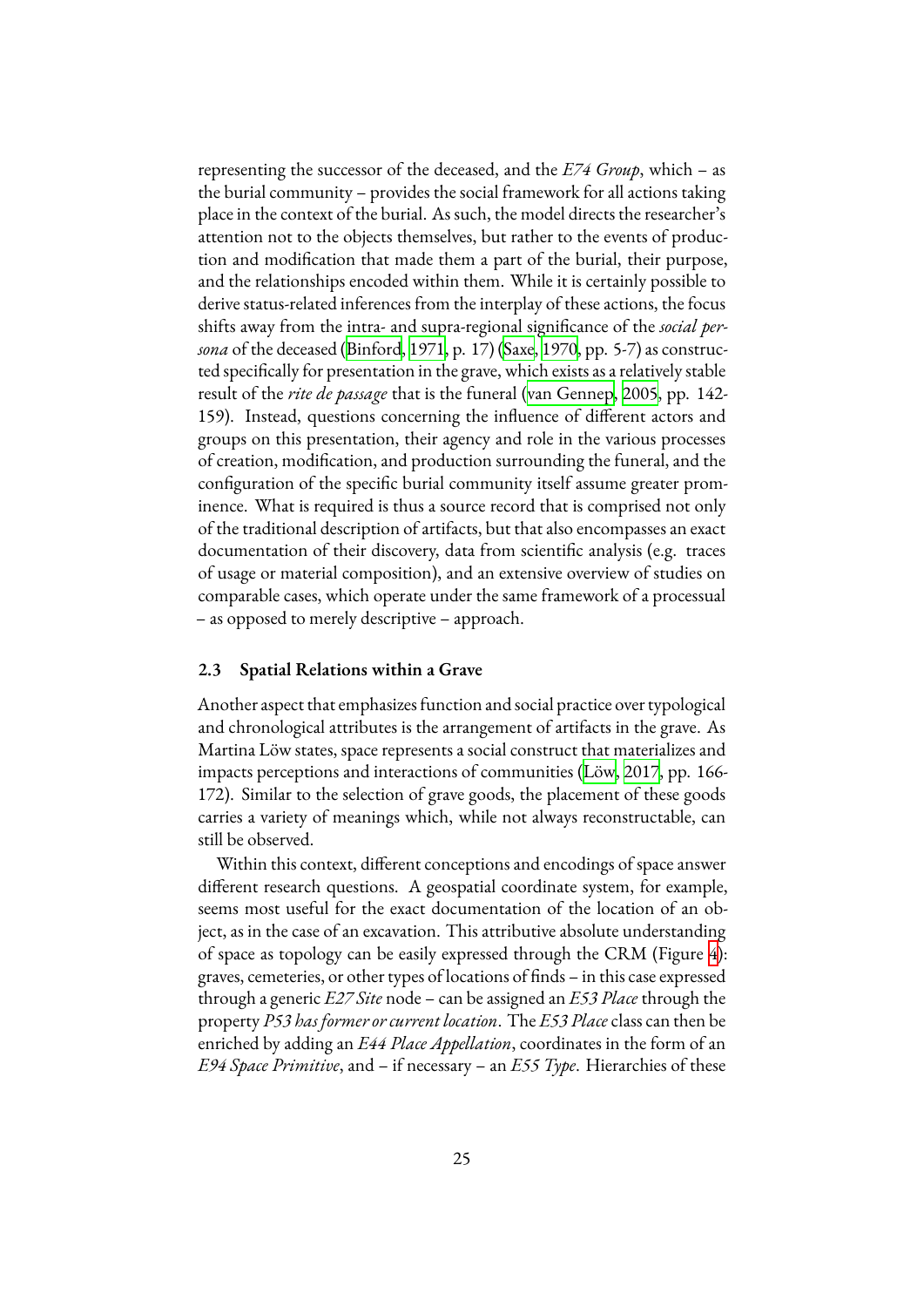places can be constructed through the property *P89 falls within*. In theory, the same approach could be taken for individual elements of a burial, such as grave goods or features.

<span id="page-9-0"></span>

Figure 2: Conceptual data model of a burial consisting of artifacts, animal remains, architectural features, and human remains, based on the CIDOC CRM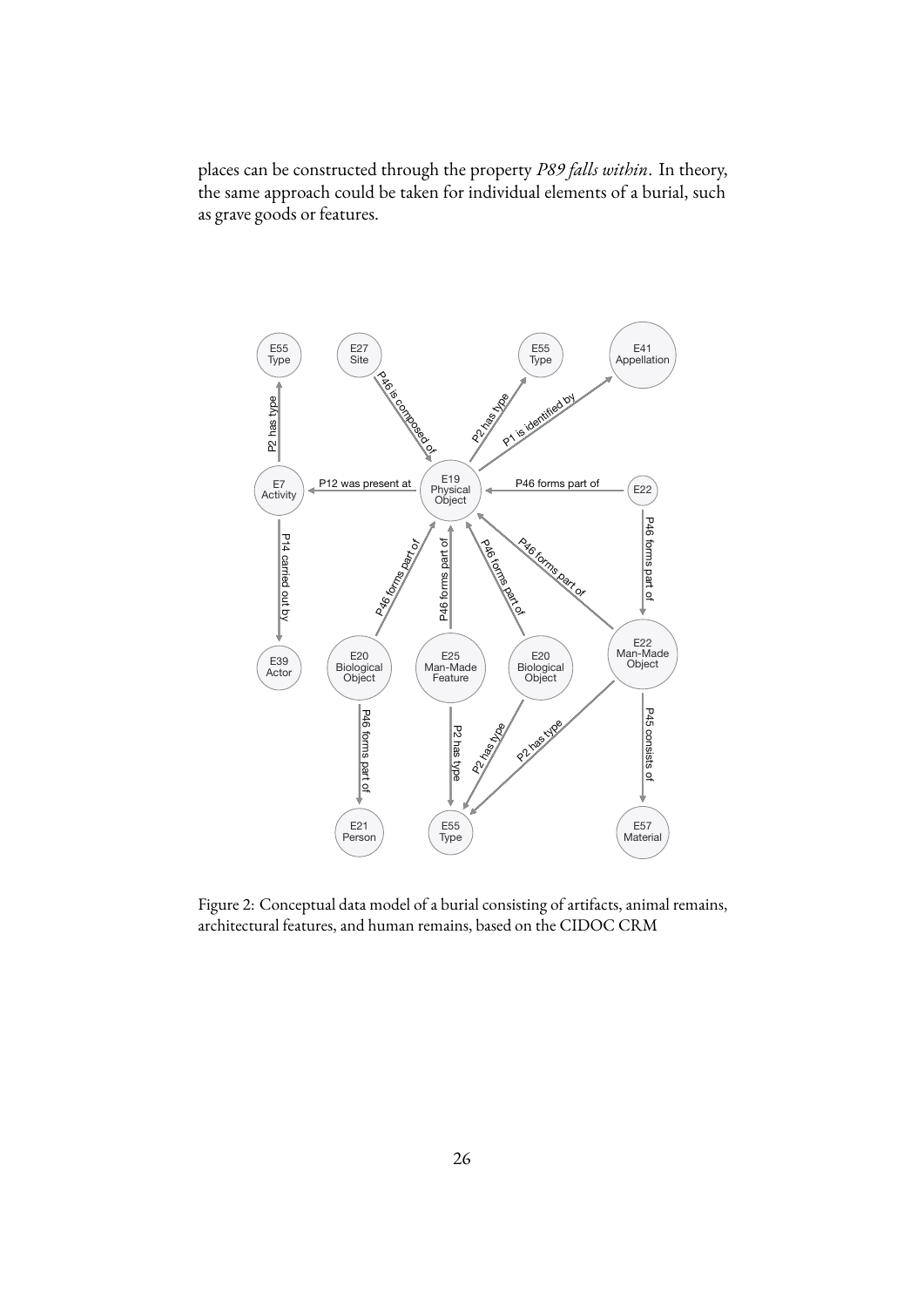<span id="page-10-0"></span>

Figure 3: Conceptual data model of a burial consisting of artifacts, animal remains, architectural features, and human remains that focuses on underlying social processes, based on the CIDOC CRM and CRMsoc

<span id="page-10-1"></span>

Figure 4: Conceptual data model of spatial attributes of a site, based on the CIDOC CRM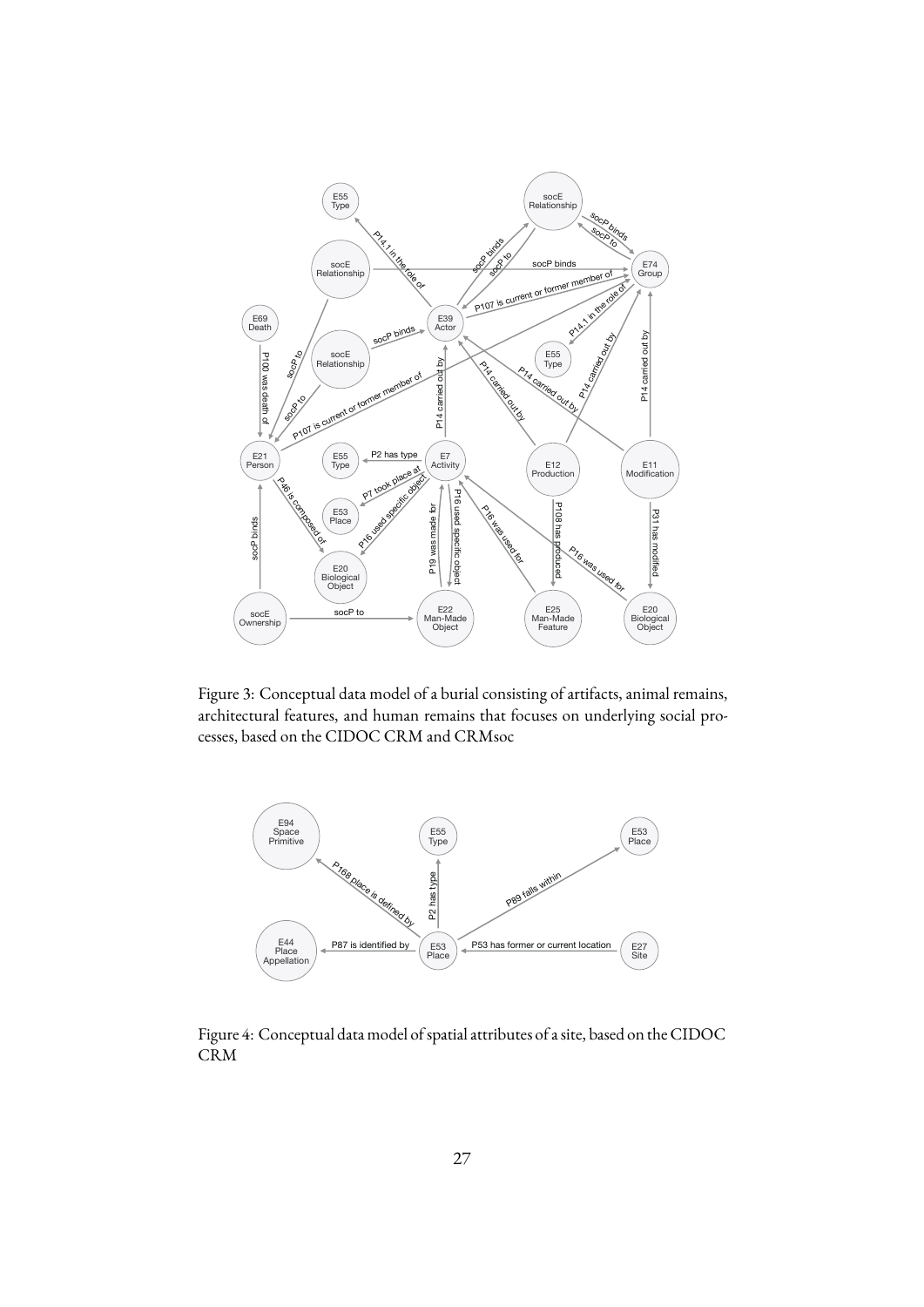<span id="page-11-0"></span>

Figure 5: Franzhausen-Kokoron, Grave 119, plan of the burial([Lochner and Heller](#page-19-8)[schmid,](#page-19-8) [2016b](#page-19-8), pl. 71)

<span id="page-11-1"></span>

Figure 6: Draft of a conceptual model of spatial relations between a selection of finds from Grave 119 in Franzhausen-Kokoron, based on the CIDOC CRM and extended through additional *E42 identifiers* corresponding to Figure [5](#page-11-0)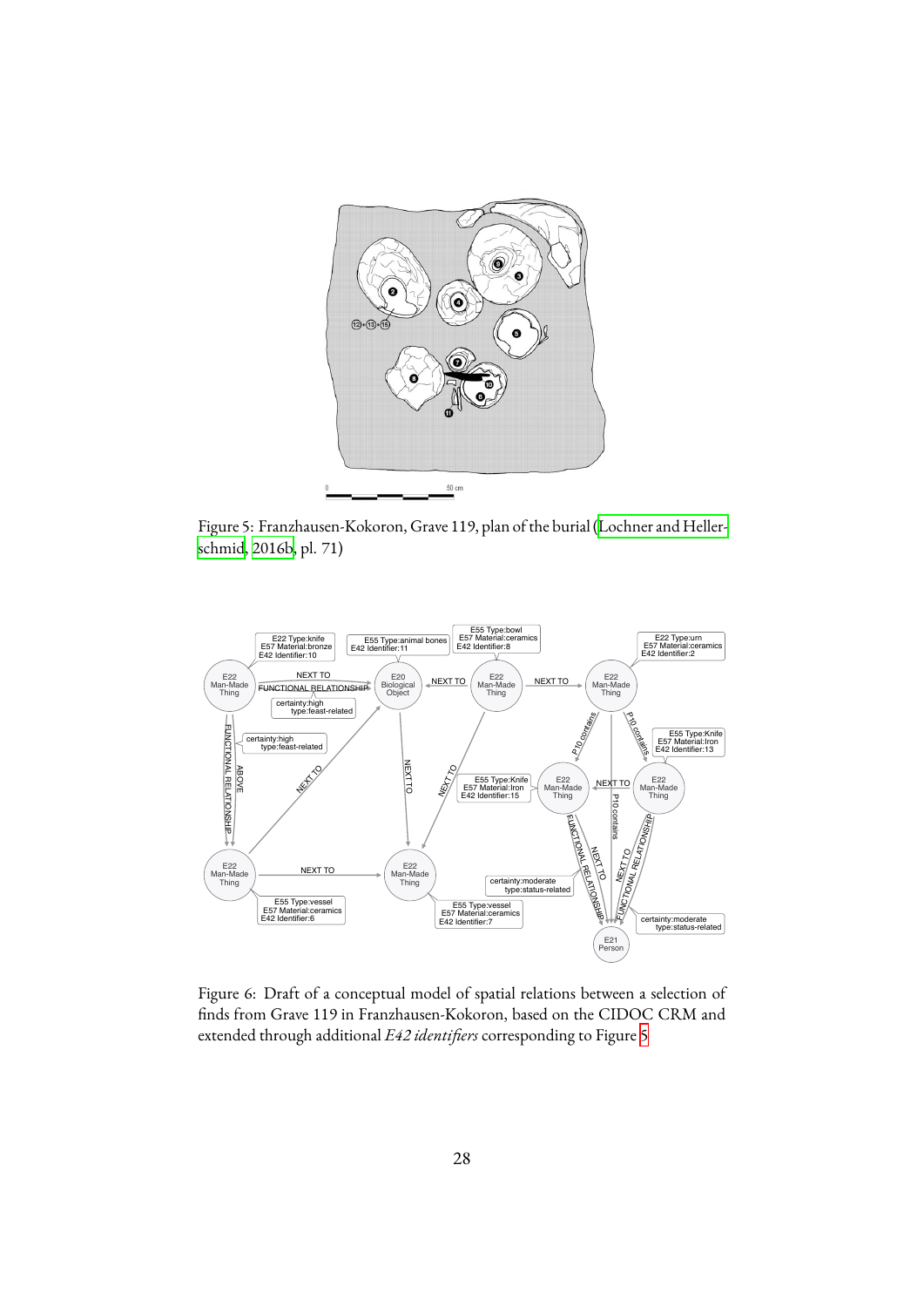Apart from documentary purposes, the assignments of geometric information also serves as a general frame of reference that can be translated into other, less normative conceptions of space. For example, the location of objects in relation to the architectural features of a burial pit or chamber can answer questions regarding the standardization of burial activities, including deposition patterns, the construction of spaces within the grave as zones that give material form to different identity aspects of the deceased, and their relationship to each other, or even the role of space as an actor in the perception and negotiation of the burial process.

In this paper, however, the focus lies on yet another aspect: the placement of objects in relation to each other. On a very basic level, the analysis of these kinds of spatial patterns allows inferences about the function of objects that might otherwise remain obscure, and, in a broader sense, about intraand supra-regional meanings of individual artifacts or groups of artifacts in connection or opposition to each other. Grave 119 of the cemetery of Franzhausen (Nußdorf ob der Traisen, Lower Austria) provides a comparatively simple example, particularly when it comes to the bronze and iron knives it contained.

As can be seen in Figure [5,](#page-11-0) the assorted ceramic and metal grave goods found in Grave 119 are systematically distributed over the area of the rectangular burial pit. The metal objects (no. 9, 10, 12, 13, 15) are divided up and placed into several of the ceramic vessels. Of particular interest here are one bronze (no. 10) and two iron knives (no. 13, 15), whose contexts are very different: while the bronze knife lies across the remains of a vessel that unfortunately cannot be reconstructed and is accompanied by animal bones (most likely a meat offering or remains of a funeral feast), the iron knives were found inside of an urn, alongside the ashes of a cremated body [\(Loch](#page-19-9)[ner and Hellerschmid,](#page-19-9) [2016a,](#page-19-9) Grave 119). Similar associations of bronze knives with food offerings and iron ones with the body of the deceased can be observed in contemporaneous burials as far away as Eastern France, for example in the tumulus of Saint-Romain-de-Jalionas (Dép. Isère) [\(Brun,](#page-17-7) [1987](#page-17-7), pp. 216-217) [\(Deicke,](#page-18-3) [2021](#page-18-3), pp. 152-153).

While these findings might seem trivial at first glance, the different treatment of the same type of object depending on its material ties into a wider cultural context: the transition from Bronze to Iron Age, and the increasingly widespread adoption of iron as a production material. Especially with regard to the way in which objective sources of power([Lehman](#page-19-10), [1969](#page-19-10), p. 454-455) are materialized as part of an elite funerary identity, the deposition of the iron knife *not* in a utilitarian context, but as part of the personal accoutrements of the deceased, hints at the important role of this new techno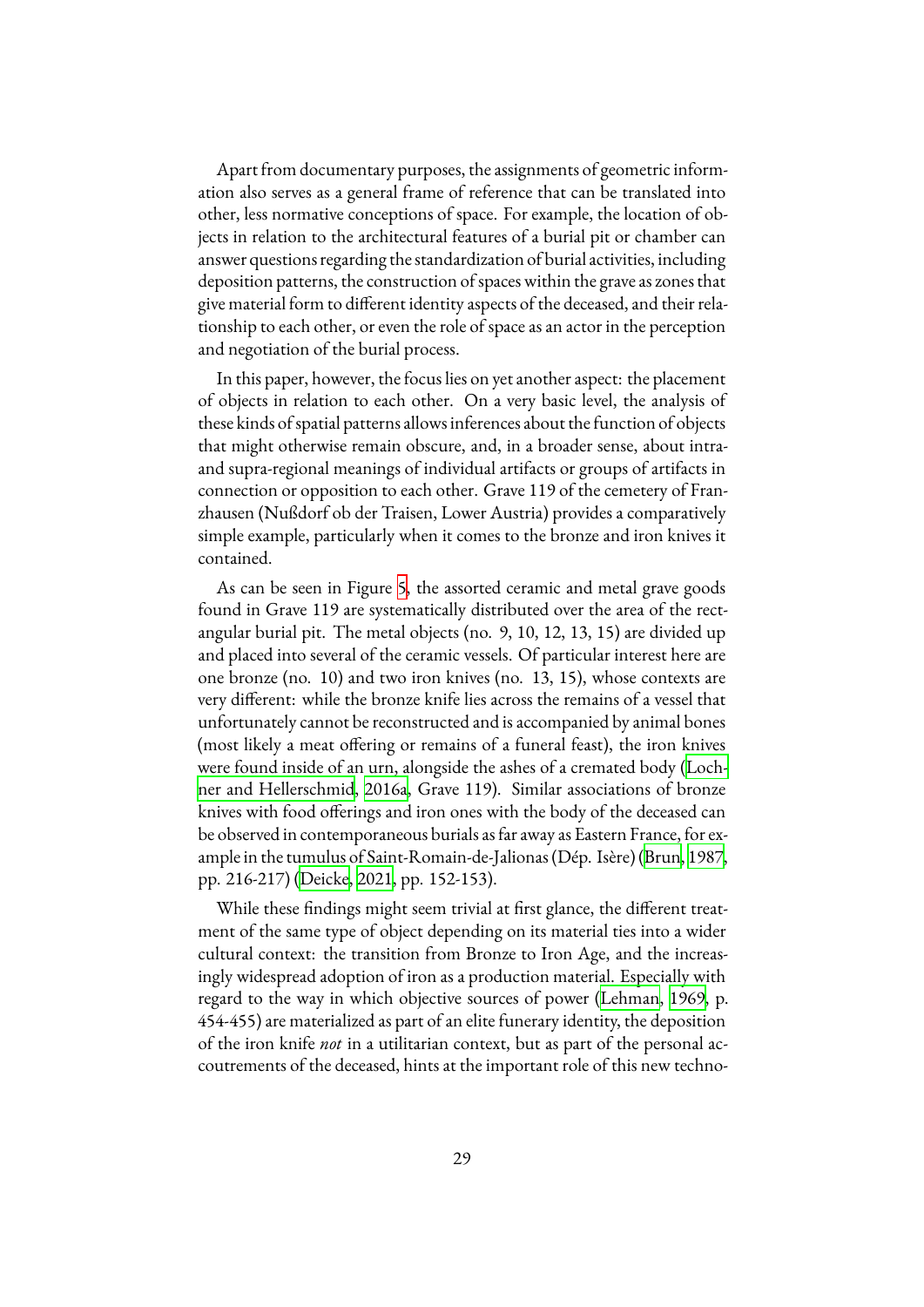logy in personal strategies of preservation, consolidation, and attainment of power as the Bronze Age drew to its close.

It can be assumed that many more insights into the function and meaning of objects, as well as the social construction of funeral space, could be inferred from the respective arrangements of grave goods. In particular, incorporating spatial relations into the data model of a corresponding knowledge graph that extends one of the models shown above could allow automatic or semi-automatic queries that would in turn point researchers to other potentially fruitful constellations. At the moment, such socio-theoretical understandings of space have not been integrated into the CIDOC CRM. While compatible models such as CRMarchaeo [\(Doerr et al.](#page-18-7), [2019\)](#page-18-7) and CRMgeo ([Hiebel et al.](#page-18-8), [2015\)](#page-18-8) do expand the classes and properties of the core ontology related to the documentation of space, they do not (yet) support the detailed modeling of the spatial relations between artifacts and features as described above.

In the absence of suitable standards, Figure [6](#page-11-1) represents an initial attempt to construct a simple model of the use case outlined above. It incorporates only the section of the inventory connected to the three knives and their possible functions, focusing on two types of relationships or properties: those that describe the placement of an object in relation to another, and those that provide an interpretation of this connection. Regarding the latter, type and certainty are expressed through attributes. As the model is merely a tentative first step towards a possible structure for such data, some caveats apply: for example, the plainly labelled relations of 'next to' and 'above' are in need of a more formal treatment, preferably in the form of a controlled vocabulary or even a hierarchical thesaurus. Likewise, the question of which connections should be incorporated into the model requires further clarification: should the spatial relations between all objects be codified? Or does it suffice to provide an explication of the ones deemed to be 'important'?

In contrast to the CRM, space or spaces as such do not appear as nodes of their own in this concept, at least not at this point in the modeling process. Drawing on the two processes involved in the creation of social space proposed by Löw, *spacing* and *synthesis* [\(Löw](#page-19-7), [2017](#page-19-7), pp. 158-161), the edges explicating the positioning between objects could be used to indicate the former, while the ties indicating functional relationships could act as a starting point for the latter. Additional aspects of socially constructed spaces could then be inferred from the graph created through these connections, and included as additional classes, and consequently, nodes.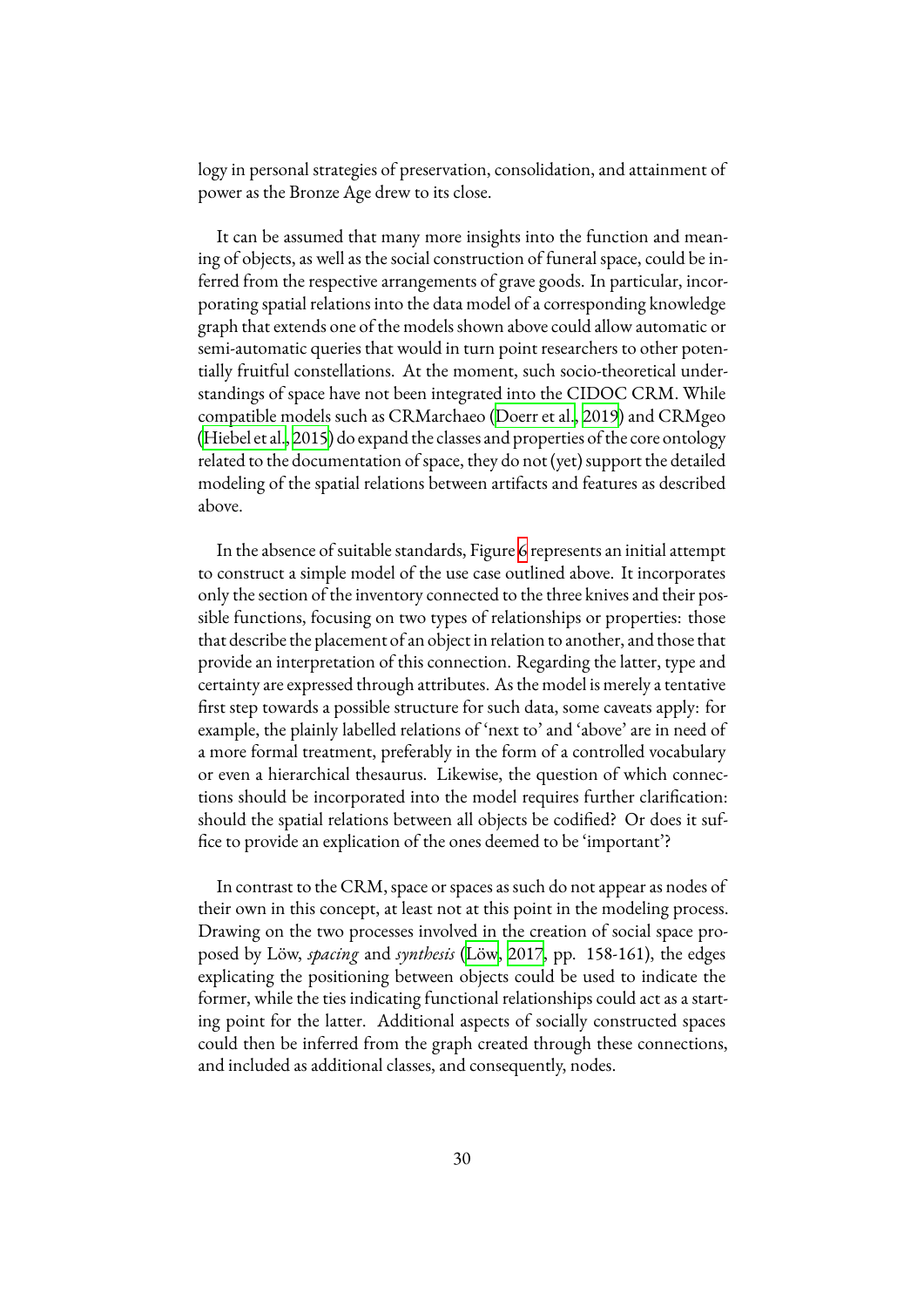#### **3 Conclusion**

These two short examples show how the practice of data modeling constitutes an explicit part of the research process that influences the conclusions that can be drawn from the material at hand. At the same time, the theoretical frameworks or premises that are present in the primary design of a given case study exert a strong influence on the resulting model. For this reason, the goal of data modeling in the humanities, especially in the context of research-driven projects like the ones discussed above, cannot be to 'streamline' data structures. Instead, what is desirable is for the diversity that is to be found in study design to be mirrored in the respective modeling approaches. It is incumbent upon humanities researchers to address crucial questions such as the following: how can the task of modeling be further integrated into the scholarly process? How can one efficiently and clearly disclose the choices that lead to particular models? And which possible implications and biases could arise from these data structures when analyzing specific data-driven research questions?

Beyond these lines of inquiry, which mainly concern communication between humans, there also remains a question about the communication between machines, or in other words, interoperability. As Arp et al. note,

[o]ne central goal of the annotation of data using ontologies is to enable what is called 'semantic interoperability' between heterogeneous computer systems, defined as the ability of two or more such systems to exchange information in such a way that the meaning of the information generated by any one system can be automatically interpreted by each receiving system accurately enough to produce results useful to its end users. [\(Arp et al.](#page-17-3), [2015](#page-17-3), p. 38).

Today's digital humanities emphasize the linking of information that enables such exchanges, as the steady growth of fields such as knowledge graphs, the Semantic Web, and Linked Open Data shows. Yet, especially in the case of research-driven databases, the question of how to navigate expectations between the poles of universal interoperability and case-specific models, and how to integrate such models in the wider network of the knowledge domain, can be difficult to answer. Nevertheless, such considerations are of fundamental importance, particularly in cases where researchers are publishing previously unknown material as part of their projects (e.g. recently excavated archaeological finds or newly edited historical sources), or where they aim to integrate data from other publicly accessible databases.

On a very fundamental level, a partial solution to these challenges lies in the thorough publication and documentation of datasets. In the case of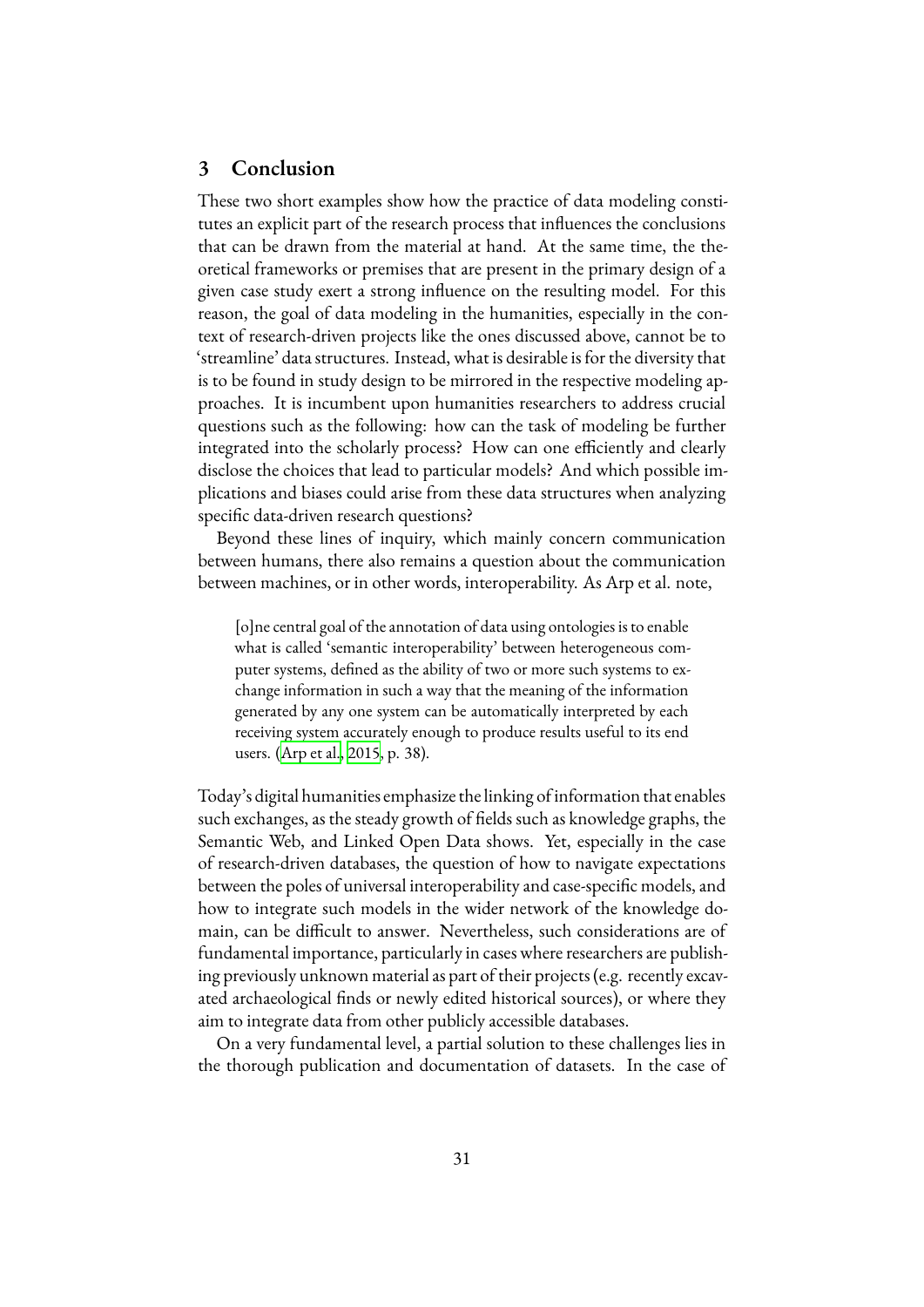research-driven projects (e.g. in the form of quantitative analysis), databases should customarily be published along with the findings. For these as well as for curation-driven databases, data models should be readily accessible and thoroughly described. In the accompanying documentation, the underlying logic and purpose should be made explicit – in general, researchers should aim to develop a critical approach to practices of modeling.

Concerning the interoperability of databases, it seems an easy solution to call for more generic data models that can be easily mapped onto each other, or to dismiss the contribution of research-driven data collections to the overall record in general – especially since, at present, the online publication of these collections can be difficult to manage for individual researchers or small teams without access to the necessary infrastructure.

Indeed, the task of mapping two data models or schemata onto each other – in the sense of "a sufficient specification to [allow the] transformation of each instance of schema 1 into an instance of schema 2 with the same meaning"[3](#page-15-0) – involves numerous challenges. On a structural as well as a semantic level, data models can differ significantly from one another. Some factors have already been discussed, yet more can arise, concerning data types, naming conventions, the level of detail or completeness, inconsistencies, as well as fundamental discrepancies in the design of the underlying ontologies (cf. [Dröge](#page-18-9), [2010,](#page-18-9) p. 144, tab. 1). However, numerous tools, methods, and use cases for mapping different models or schemata onto each other already ex-ist (several examples are listed and described on the CIDOC CRM website<sup>[4](#page-15-1)</sup>) and can either be used directly or serve as a guideline for comparable processes.

For research-driven projects, these approaches might not be immediately usable. Yet it is precisely in these cases that the exact goal of the mapping is particularly relevant. As pointed out above, the objective must be to produce a system that is "*useful* to its end users" [\(Arp et al.,](#page-17-3) [2015](#page-17-3), p. 38; emphasis by author). Two cases can easily be imagined: the integration of collected data into more general, curation-driven databases (for example into union catalogues such as Kalliope<sup>[5](#page-15-2)</sup>); or the combination of two databases that have been created with similar research interests in mind.

In the first case, the data model might matter less than the careful enrichment of individual entries with standardized metadata, such as identifiers from the Getty Thesaurus of Geographic Names<sup>[6](#page-15-3)</sup> or the integrated author-

<span id="page-15-1"></span><span id="page-15-0"></span><sup>3</sup> <http://www.cidoc-crm.org/short-intro-mappings>

<sup>4</sup> <http://www.cidoc-crm.org/mapping-methods-technology>, <http://www.cidoc-crm.org/mapping-tools>, [http://www.cidoc-crm.org/reports\\_mappings](http://www.cidoc-crm.org/reports_mappings)

<span id="page-15-2"></span><sup>5</sup> <https://kalliope-verbund.info/en/index.html>

<span id="page-15-3"></span><sup>6</sup> <http://www.getty.edu/research/tools/vocabularies/tgn/index.html>)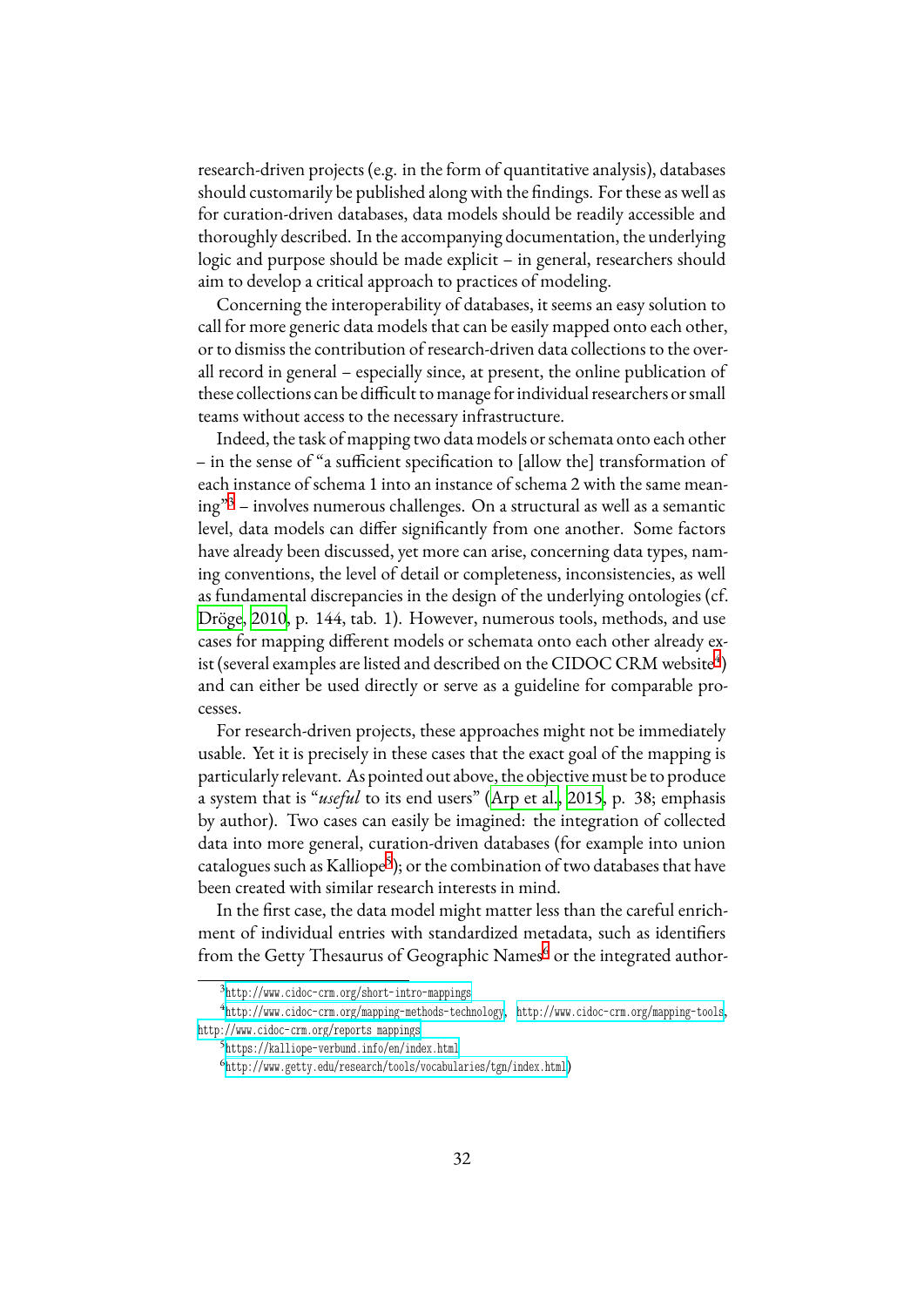ity file (GND) of the German National Library.<sup>[7](#page-16-0)</sup> Even if certain standard schemata are required, the identification of basic entities such as persons and places is likely to pose only a moderate challenge, particularly if the respective target database is well documented.<sup>[8](#page-16-1)</sup>

In the second case, researchers must first identify to what degree the two databases in question overlap in terms of their theoretical and structural scope. A complete mapping of concepts and relations might not be a sensible approach if, for example, certain terms have different meanings or ranges. Particularly in the case of graph databases, the question of which entities are presented as nodes and which as attributes, and whether events or circumstances are modeled as nodes or edges, can also distinguish individual models. If approaches vary considerably, the exploitation of ontological hierarchies or the use of upper ontologies<sup>[9](#page-16-2)</sup> can build bridges to connect diverse datasets. As the top level classes of the CIDOC CRM form one such upper ontology [\(Doerr et al.](#page-18-6), [2020,](#page-18-6) pp. xviii-xx), its use allows basic mappings to other models that use the CRM, while facilitating connections to models based on other top-level ontologies, such as the Basic Formal Ontology (BFO; [Smith](#page-20-5), [2015\)](#page-20-5). While this method certainly leads to substantial simplifications, it also removes ambiguities and provides a starting point from which complexity can be re-introduced into a merged data collection.

In conclusion, data modeling presents a necessary and fundamental part of the scholarly process, and can provide insights into research topics beyond the immediate goal of database implementation. Data modeling also confronts researchers – creators as well as users of research data – with its own set of challenges: this paper has shown how data models and the (implicit) premises and theories built into them *a priori* can shape the study of phenomena in the humanities; how they influence researchers in terms of the analytical approaches, interpretations, and conclusions that are available to them on the basis of specific modeling choices; and how they can obstruct or block entire paths of inquiry, whether it be on account of technical barriers or one-directional thought processes. To address these issues in a critical and deliberate manner, the publishing process must include clear and expli-

<span id="page-16-1"></span><span id="page-16-0"></span><sup>7</sup> [https://www.dnb.de/EN/Professionell/Standardisierung/GND/gnd\\_node.html](https://www.dnb.de/EN/Professionell/Standardisierung/GND/gnd_node.html)

<sup>8</sup>For example, the web service correspSearch of the Berlin-Brandenburg Academy of Sciences and Humanities (<https://correspsearch.net/index.xql?l=en>, that collects metadata from scholarly editions of letters gives detailed information on which formats and authority files need to be provided to add information to the service ([https://correspsearch.net/index.xql?](https://correspsearch.net/index.xql?id=participate_steps&l=en) [id=participate\\_steps&l=en](https://correspsearch.net/index.xql?id=participate_steps&l=en), and which can then be exported even from highly specialized databases with a reasonable amount of effort.

<span id="page-16-2"></span><sup>&</sup>lt;sup>9</sup>Many thanks to Cristina Vertan (University of Hamburg) for her helpful suggestion regarding upper ontologies in the discussion that followed the presentation in Vienna on which this article is based.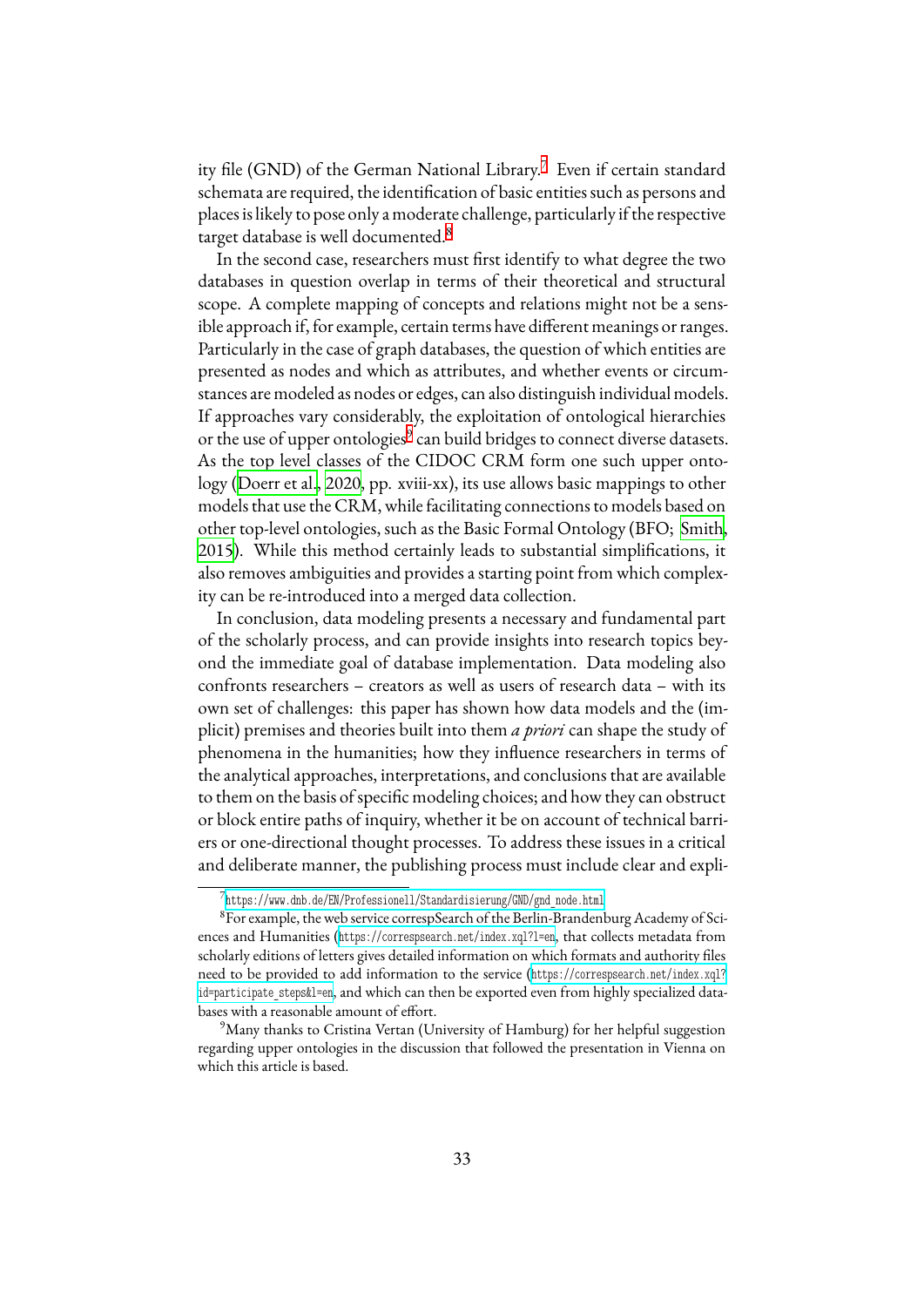cit documentation which outlines the reasons for selecting specific models, discusses the implications of these choices for subsequent research activities, and thoroughly describes the data models, schemata, and authority files used. If, however, mapping approaches carefully consider the scope and goal of the datasets in question, they can facilitate interoperability even in the case of research-driven databases, and enable both individual researchers and largescale projects to share their data, analytical approaches, and research results with a much broader audience.

## **References**

- <span id="page-17-5"></span>Alamercery, V., Beretta, F., Bruseker, G., Doerr, M., et al. (2019). *Definition of the CRMsoc. An Extension of CIDOC CRM To Support Social Documentation. Version 1.0*. ICOM/CIDOC Documentation Standards Group/CRM Special Interest Group, [http://www.cidoc-crm.org/crmsoc/](http://www.cidoc-crm.org/crmsoc/sites/default/files/CRMsoc_20190326.pdf) [sites/default/files/CRMsoc\\_20190326.pdf](http://www.cidoc-crm.org/crmsoc/sites/default/files/CRMsoc_20190326.pdf).
- <span id="page-17-3"></span>Arp, R., Smith, B., and Spear, A. D. (2015). *Building Ontologies With Basic Formal Ontology*. MIT Press, Cambridge, MA.
- <span id="page-17-0"></span>Beynon, M., Russ, S., and McCarty, W. (2006). Human Computing – ModellingWithMeaning. *Literary and Linguistic Computing*, 21(2):141–157, DOI: [10.1093/llc/fql015](https://dx.doi.org/10.1093/llc/fql015).
- <span id="page-17-6"></span>Binford, L. R. (1971). Mortuary Practices: Their Study and Their Potential. *Memoirs of the Society for American Archaeology*, 25:6–29, [http:](http://www.jstor.org/stable/25146709) [//www.jstor.org/stable/25146709](http://www.jstor.org/stable/25146709).
- <span id="page-17-2"></span>Bowker, G. C. and Star, S. L. (2008). *Sorting Things Out: Classification and Its Consequences*. MIT Press, Cambridge, MA, 8th edition.
- <span id="page-17-7"></span>Brun, P. (1987). *Princes et princesses de la celtique: le premier âge du Fer en Europe 850-450 av. J.-C.* Collection des Hespérides. Errance, Paris.
- <span id="page-17-1"></span>Ciula, A. and Eide, Ø. (2017). Modelling in Digital Humanities: Signs in Context. *Digital Scholarship in the Humanities*, 32(1):i33–i46, DOI: [10.1093/llc/fqw045](https://dx.doi.org/10.1093/llc/fqw045).
- <span id="page-17-4"></span>Deicke, A. (2016). Cidoc CRM-Based Modeling of Archaeological Catalogue Data. In De Luca, E. W. and Bianchini, P., editors, *DHC 2016. Digital Humanities and Digital Curation. Proceedings of the First Workshop on Digital Humanities and Digital Curation*, number 1764 in CEUR Workshop Proceedings. <http://ceur-ws.org/Vol-1764/>.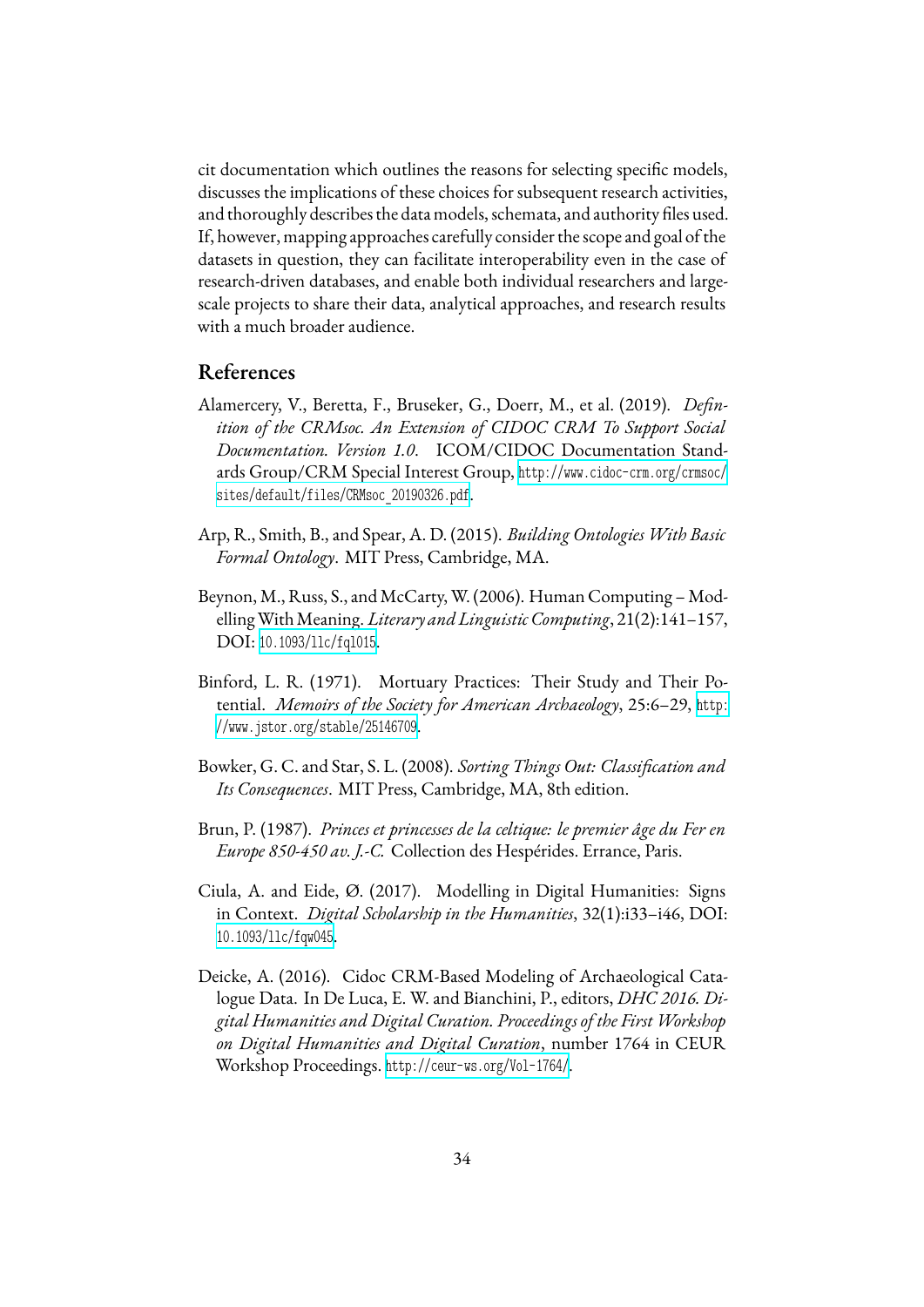- <span id="page-18-4"></span>Deicke, A. (2020). Entangled Identities: Processes of Status Construction in Late Urnfield Burials. In Donnellan, L., editor, *Archaeological Networks and Social Interaction*, Routledge Studies in Archaeology, pages 38–63. Routledge, Abingdon/New York, NY.
- <span id="page-18-3"></span>Deicke, A. (2021). *Zwischen Individuum und communitas. Identitätskonstruktion späturnenfelderzeitlicher Eliten im Spiegel funeraler Statusnetzwerke*. Number 358 in Universitätsforschungen zur prähistorischen Archäologie. Dr. Rudolf Habelt, Bonn.
- <span id="page-18-6"></span>Doerr, M., Bekiari, C., Bruseker, G., Christian-Emil, O., et al. (2020). Definition of the CIDOC Conceptual Reference Model. Version 7.0. [http:](http://www.cidoc-crm.org/sites/default/files/CIDOC%20CRM_v.7.0_%2020-6-2020.pdf) [//www.cidoc-crm.org/sites/default/files/CIDOC%20CRM\\_v.7.0\\_%2020-6-2020.pdf](http://www.cidoc-crm.org/sites/default/files/CIDOC%20CRM_v.7.0_%2020-6-2020.pdf).
- <span id="page-18-7"></span>Doerr, M., Felicetti, A., Hermon, S., Hiebel, G., et al. (2019). Definition of the CRMarchaeo. An Extension of CIDOC CRM. Version 1.4.8. [http:](http://www.cidoc-crm.org/sites/default/files/CIDOC%20CRM_v.7.0_%2020-6-2020.pdf) [//www.cidoc-crm.org/sites/default/files/CIDOC%20CRM\\_v.7.0\\_%2020-6-2020.pdf](http://www.cidoc-crm.org/sites/default/files/CIDOC%20CRM_v.7.0_%2020-6-2020.pdf).
- <span id="page-18-9"></span>Dröge, E. (2010). Leitfaden für das Verbinden von Ontologien. *Information — Wissenschaft und Praxis*, 61(2):143–147, [https://www.phil-fak.](https://www.phil-fak.uni-duesseldorf.de/jp/student-research-projects/015/) [uni-duesseldorf.de/jp/student-research-projects/015/](https://www.phil-fak.uni-duesseldorf.de/jp/student-research-projects/015/).
- <span id="page-18-0"></span>Flanders, J. and Jannidis, F. (2015). Knowledge Organization and Data Modeling in the Humanities. [https://nbn-resolving.org/urn:nbn:de:bvb:](https://nbn-resolving.org/urn:nbn:de:bvb:20-opus-111270) [20-opus-111270](https://nbn-resolving.org/urn:nbn:de:bvb:20-opus-111270).
- <span id="page-18-1"></span>Flanders, J. and Jannidis, F. (2019). Data Modeling in a Digital Humanities Context. In Flanders, J. and Jannidis, F., editors, *The Shape of Data in Digital Humanities.Modeling Texts and Text-Based Resources*, Digital Research in the Arts and Humanities, pages 3–25. Routledge, London/New York, NY.
- <span id="page-18-5"></span>Giddens, A. (1979). *Central Problems in Social Theory: Action, Structure and Contradiction in Social Analysis*. Macmillan, London.
- <span id="page-18-8"></span>Hiebel, G., Doerr, M., Eide, Ø., and Theodoridou, M. (2015). CRMgeo: a Spatiotemporal Model. An Extension of CIDOC-CRM to Link the CIDOC CRM to GeoSPARQL Through a Spatiotemporal Refinement. Version 1.2. [http://www.cidoc-crm.org/crmgeo/sites/default/files/CRMgeo1\\_2.](http://www.cidoc-crm.org/crmgeo/sites/default/files/CRMgeo1_2.pdf) [pdf](http://www.cidoc-crm.org/crmgeo/sites/default/files/CRMgeo1_2.pdf).
- <span id="page-18-2"></span>Hui, Y. (2012). What is a Digital Object? *Metaphilosophy*, 43(4):380–395, DOI: [10.1111/j.1467-9973.2012.01761.x](https://dx.doi.org/10.1111/j.1467-9973.2012.01761.x).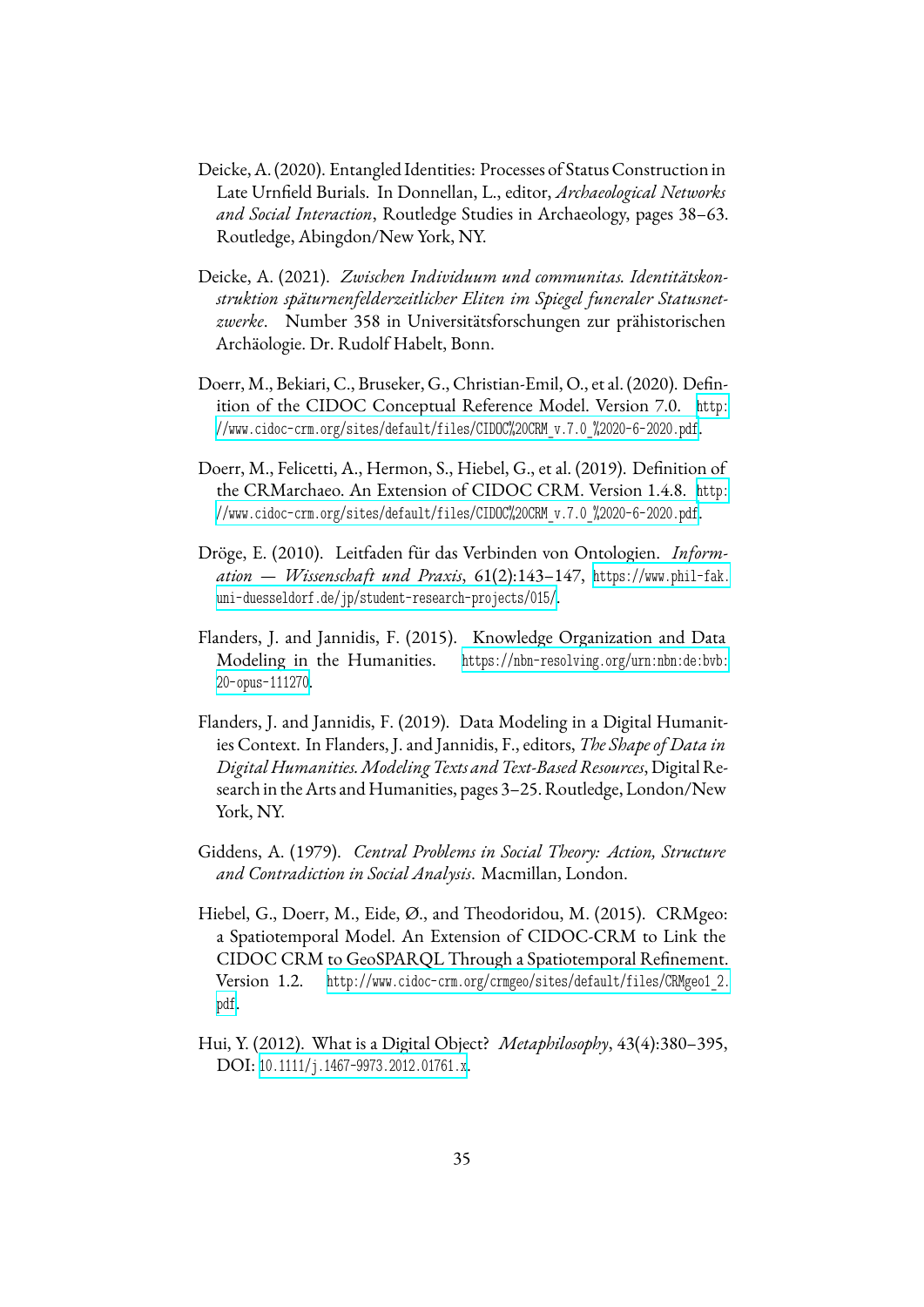- <span id="page-19-0"></span>Jannidis, F. (2017). Grundlagen der Datenmodellierung. In Jannidis, F., Kohle, H., and Rehbein, M., editors, *Digital Humanities: Eine Einführung*, pages 99–108. J.B. Metzler, Stuttgart.
- <span id="page-19-5"></span>Kopytoff, I. (2009). The Cultural Biography of Things. Commodization as Process. In Appadurai, A., editor, *The Social Life of Things. Commodities in Cultural Perspective*, pages 64–91. Cambridge University Press, Cambridge, MA, 7th edition, DOI: [10.1017/CBO9780511819582](https://dx.doi.org/10.1017/CBO9780511819582).
- <span id="page-19-10"></span>Lehman, E. W. (1969). Toward A Macrosociology of Power. *American Sociological Review*, 34(4):453–465, DOI: [10.2307/2091956](https://dx.doi.org/10.2307/2091956).
- <span id="page-19-9"></span>Lochner, M. and Hellerschmid, I. (2016a). *Dokumentation Franzhausen-Kokoron: Ein Gräberfeld der jüngeren Urnenfelderkultur aus Zentraleuropa. Erweiterte interaktive Datenbank mit Illustrationen und Fundbeschreibungen. Version 03/epub*. Verlag der österreichischen Akademie der Wissenschaften, Wien, DOI: [10.1553/KatalogUFK](https://dx.doi.org/10.1553/KatalogUFK).
- <span id="page-19-8"></span>Lochner, M. and Hellerschmid, I. (2016b). *Fundmaterial und Befunde des urnenfelderzeitlichen Gräberfeldes von Franzhausen-Kokoron – Tafelformat*. Verlag der österreichischen Akademie der Wissenschaften, Wien, DOI: 10.1553/Dokumentation UFK.
- <span id="page-19-4"></span>Lucy, S. (2005). Ethnic and Cultural Identities. In Díaz-Andreu, M., Lucy, S., Babić, S., and Edwards, D. N., editors, *The Archaeology of Identity Approaches to Gender, Age, Status, Ethnicity and Religion*, pages 86–109. Routledge, London/New York.
- <span id="page-19-7"></span>Löw, M. (2017). *Raumsoziologie*. Suhrkamp, Frankfurt am Main, 9th edition.
- <span id="page-19-3"></span>Pierazzo, E. (2019). How Subjective Is Your Model? In Flanders, J. and Jannidis, F., editors, *The Shape of Data in Digital Humanities. Modeling Texts and Text-Based Resources*, Digital Research in the Arts and Humanities, pages 117–132. Routledge, London/New York, NY.
- <span id="page-19-2"></span>Pollock, S. and Bernbeck, R. (2010). An Archaeology of Categorization and Categories in Archaeology. *Paléorient*, 36(1):37–47.
- <span id="page-19-6"></span>Quillfeldt, I. v. (1995). *Die Vollgriffschwerter in Süddeutschland*. Number IV 11 in Prähistorische Bronzefunde. Steiner, Stuttgart.
- <span id="page-19-1"></span>Rehbein, M. (2017). Ontologien. In Jannidis, F., Kohle, H., and Rehbein, M., editors, *Digital Humanities: Eine Einführung*, pages 162–176. J.B. Metzler, Stuttgart.